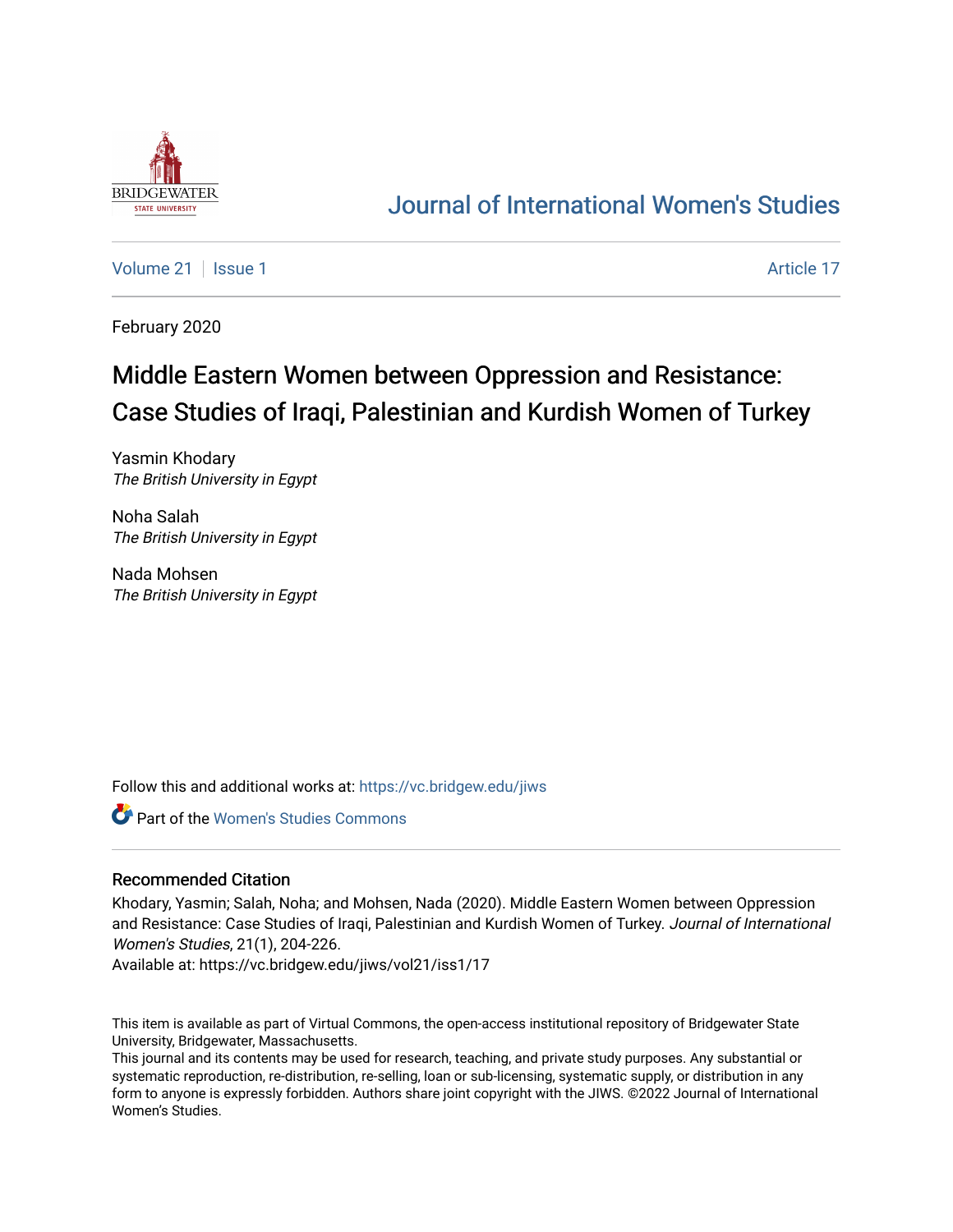#### Khodary et al.: Middle Eastern Women between Oppression and Resistance

This journal and its contents may be used for research, teaching and private study purposes. Any substantial or systematic reproduction, re-distribution, re-selling, loan or sub-licensing, systematic supply or distribution in any form to anyone is expressly forbidden. ©2020 Journal of International Women's Studies.

#### **Middle Eastern Women between Oppression and Resistance: Case Studies of Iraqi, Palestinian and Kurdish Women of Turkey**

By Yasmin Khodary<sup>[1](#page-1-0)</sup>, Noha Salah, Nada Mohsen

#### **Abstract**

Wars and conflicts have had a profound impact on women and gender in the Middle East. In this article, we aim to highlight the various ways in which the ongoing oppression and conflict in the Middle East shape the responses of the Iraqi, Palestinian and Kurdish women of Turkey and the object of their struggles. We go beyond the 'Orientalist' discourse, which depicts Middle Eastern women in armed conflicts as solely vulnerable and helpless victims, to discuss the resisting roles played by the Iraqi, Palestinian and Kurdish women of Turkey. Middle Eastern women have played and continue to play major roles in responding to society, gender and state oppression. While the Iraqi women in this study voice their resistance through conventional actions and wide civil-society activism that transcends the local level, the Palestinian women engage in unconventional unarmed or peaceful resistance through Sumud and cultural resistance as well as armed/non-peaceful acts of resistance. Finally, in the face of Turkish state oppression, the Kurdish women of Turkey also deploy non-peaceful resistance through becoming active fighters and engaging leadership positions in the Kurdistan Workers' Party.

*Keywords:* Iraqi Women, Palestinian Women, Kurdish Women, Resilience, Resistance, Oppression.

#### **Introduction**

Wars and conflicts have had a profound impact on women and gender in the Middle East. In Yemen, Libya and Syria, the civil wars and the displacement that followed there have, on the whole, affected women negatively. The emergence of the Islamic State (IS) has also led to massive waves of enslavement and the rape of women and young girls, particularly in Iraq and Syria. According to Tharoor (2016), after the so-called 'Arab Spring', the life expectancy for women decreased from 85 years to 66 years in Yemen and from 85 years to 75 years in Syria. In addition, "traditional" gender relations have been emphasized and women (mis)used as symbols to secure sectarian and national collective identities (Al-Ali and Pratt 2009). The intersectionality and interplay between gender and other identities also intensified the impact wars and conflict had on particular women groups, such as the female Arab population in Israel and the Kurdish women of Turkey, compared to the rest of the population (Na'amnih et al. 2010).

In this article, we aim, first, to highlight the ongoing oppression and conflict in the Middle East and, second, to explore the various ways in which such oppression shape the responses of

<span id="page-1-0"></span><sup>1</sup> Yasmin Khodary is an Associate Professor of Political Science - The British University in Egypt; Noha Salah- The British University in Egypt; Nada Mohsen - The British University in Egypt

Journal of International Women's Studies Vol. 21, No. 1 February 2020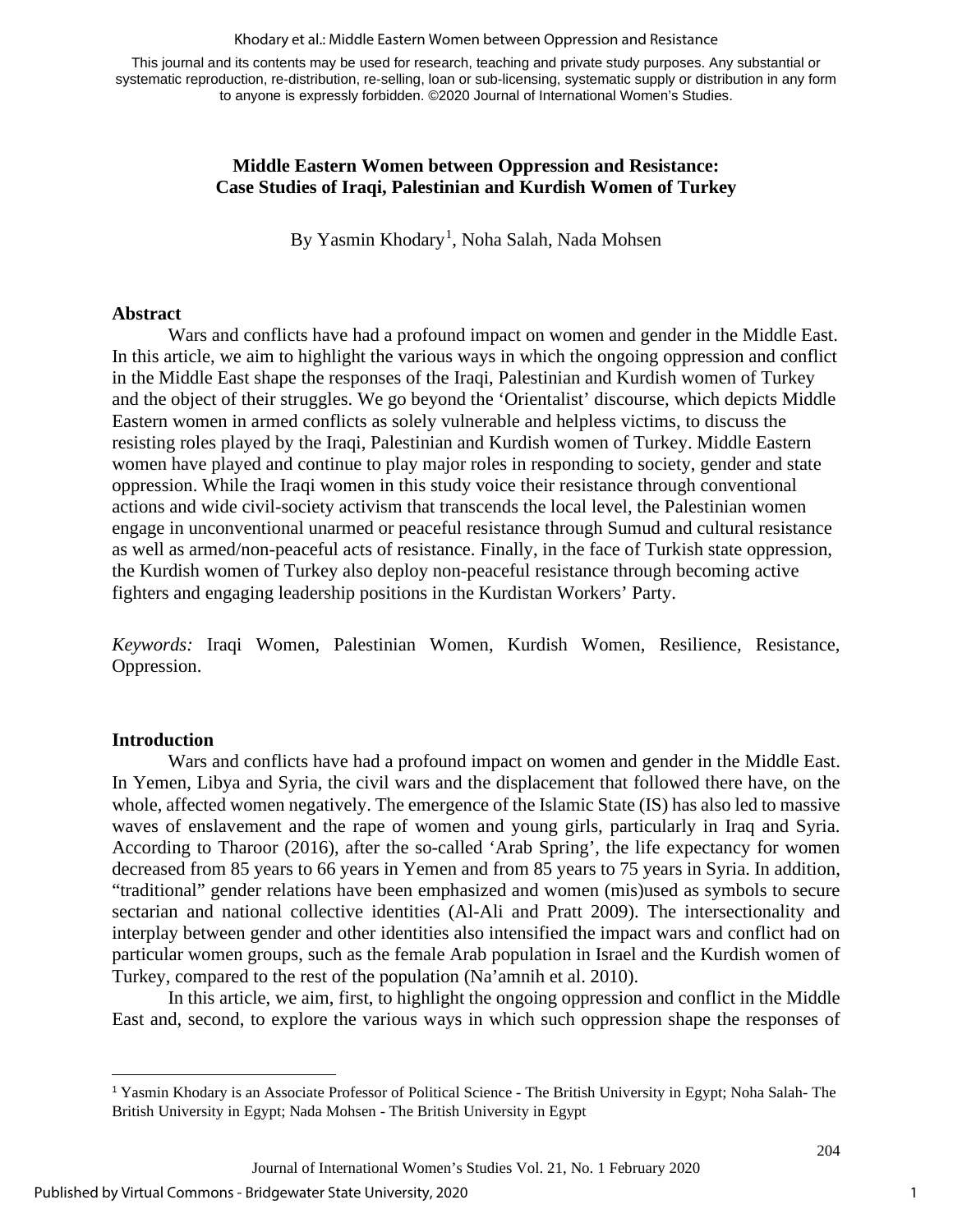Iraqi, Palestinian and Kurdish women of Turkey and the object of their struggles.[2](#page-2-0) We go beyond the 'Orientalist' discourse, which depicts Middle Eastern women in armed conflicts primarily as vulnerable and helpless victims, to discuss the resisting roles played by the Iraqi, Palestinian and Kurdish women (in Turkey)<sup>[3](#page-2-1)</sup>. On the contrary to this one-sided and static 'victimization' discourse, we present oppression and conflict as factors that stimulate women, in various and more dynamic ways, to react to the causes of oppression. Katerina Dalacoura (2019) encapsulates this thinking when she observes that, "wars and conflicts in the MENA region have clearly affected women and gender relations, but the reverse is also true."

Middle Eastern women have played and continue to play major roles in responding to oppression by society or formal state organizations and systems. Following Dudouet's classification of responses to oppression, we find that, while the Iraqi women voice their resistance through conventional actions and wide civil-society activism that transcends the national level, the Palestinian women engage in unconventional unarmed or peaceful resistance through Sumud and cultural resistance as well as acts of armed/non-peaceful resistance. In the face of Turkish state oppression, the Kurdish women of Turkey also deploy non-peaceful resistance strategies either through becoming active fighters in the Kurdistan Workers' Party (PKK) or engaging in leadership positions.

In exploring the various types of oppression which these Iraqi, Palestinian and Kurdish women endure and the major forms of resistance they employ, we utilize a qualitative methodology to collect and analyze our data. We rely on in-depth interviews carried out over the course of 18 months with experts and women involved in resistance, such as Amal Kabashi, the member of the Municipal Council of Sadr City, Hala Al-Sarraf, the director of the Iraq Health Access Organization, Aseel Al-Rubaei, a member in the Association of Iraqi Women, Amnaa Muhammed, the head of the Legal Department in the Iraqi Ministry of Justice and Social Affairs, Abla Al-Dajani the head of the General Union of Palestinian Women and Mohamed Gomaa', an expert in Kurdish affairs<sup>[4](#page-2-2)</sup>.

The article is divided into four sections. It begins by briefly situating the subject of this study within the wider debate on Middle Eastern women in the zones of conflict and violence. Then, in the following three sections, we illustrate the various ways in which oppression generates

<span id="page-2-0"></span><sup>&</sup>lt;sup>2</sup> This study comes within the framework of a broader project supported by the Young Investigator Research Grant at the British University in Egypt. The project aims to study women's major forms of resistance to oppression and inequalities in the Middle East. Having endured not only internal but also external forms of oppression, which lasted for long periods of time, Iraqi, Palestinian and Kurdish women were selected as the focus of this study. For decades, Iraqi women were exposed to regional and international wars in addition to state oppression, whereas Palestinian women continues to endure daily and systemic oppression from the Israeli occupation and Kurdish women are exposed to external repression from the Turkish government. Having endured long periods of oppression, we expect the forms of resistance they deploy to be much more concrete and visible.<br><sup>3</sup> We realize that Iraqi, Palestinian or Kurdish women are different in terms of ethnic background, social class, place

<span id="page-2-1"></span>of residence (urban or rural), religious and political orientation, specific experiences of oppression and that any tendency to present either them as homogeneous entities will be ignoring such differences. However, for research purposes, we will continue to use the terms 'Iraqi women', 'Palestinian women' and 'Kurdish women.'

<span id="page-2-2"></span><sup>4</sup> The interviewees were identified and approached after an extensive research about Iraqi, Palestinian and Kurdish female activists and experts. This has been followed by 'snowballing' to identify and reach further relevant female activists. The overall interviewing process took 18 months with an aim of getting a sense of women's experiences with oppression and their responses or resistance. Both interviewees Abla Al-Dajani, the head of the General Union of Palestinian Women, and Mohamed Gomaa', the expert in Kurdish affairs, were interviewed through face-to-face semi-structured interviews in Cairo, Egypt. Except for Al-Dajani and Gomaa', the rest of the interviewees were approached through web-based interviews which included open-ended flexible questions giving the interviewees sufficient space to express their experiences with oppression and resistance.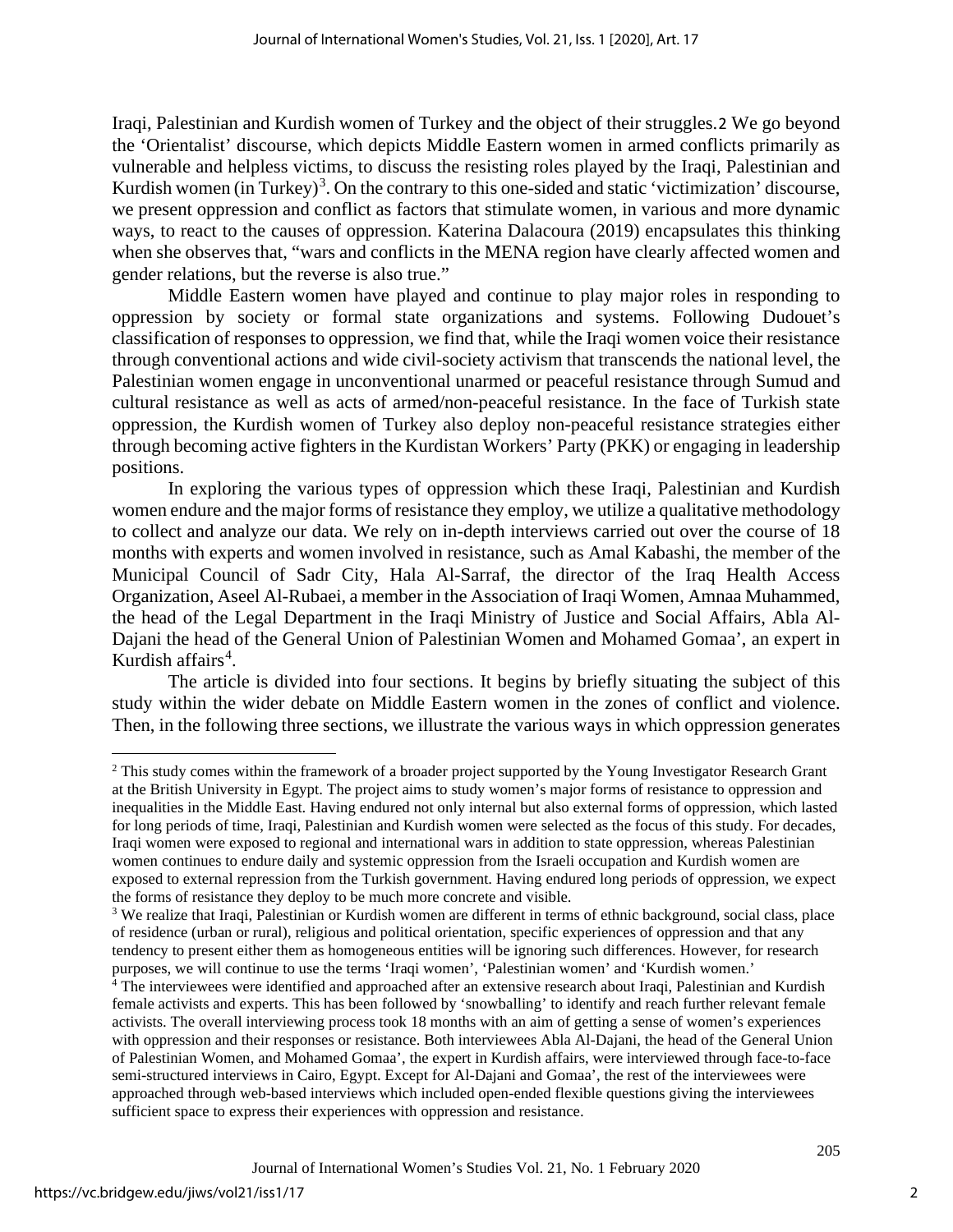and shapes the nature of the Iraqi, Palestinian and Kurdish women's resistance and the object of their struggles. In each section, we explain the oppression they endure because of the society or state organizations and systems. Then, in light of the peculiarities of their contexts, we explain their agency and the different forms of resistance they deploy.

#### **Middle-Eastern Women in Conflict**

There is a general tendency to portray Middle Eastern women as inferior and imprisoned by their traditions and cultures in comparison to Western women who are often depicted as possessing a superior and liberated status. This lack of accurate analytical perspective, particularly about the Middle Eastern women during the nineteenth century, is largely due to the limited visibility of literature that presents any different experiences of Middle Eastern women (Afshar, 2016; Meriwether, 2018). Meriwether and Tucker (1999) explain the false depiction of Middle Eastern women as veiled and oppressed victims of a misogynistic religion, regardless of any change over time or space, with reference to Orientalism and the Western construction of 'the Orient' for purposes not only of self-definition but also for control and exploitation. This inaccurate perspective on Middle Eastern women and gender serves to guide and justify policies and actions of the 'West', including, for instance, the U.S led invasion of Iraq in 2003 (Khalili, 2010).

As a result of this trend, scholars such as Sedghi (1994), Babiker (1999), Sharoni (2001), Cockburn (2002) and Mazurana, (2013) challenge the dominant narrative by exploring the role Middle Easter women have played in resisting oppression. Within the domains of feminism, conflict theories, resistance theories, or social movements, these scholars have explored the multifaceted and often reinforcing relationship between oppression and conflicts, on the one hand, and women's agency, activism and resistance, on the other hand. Sedghi (1994), for example, employs "Third World Feminist" theory to highlight the range of responses by Middle Eastern women to domination and oppression. These responses are specific to both time and place. For example, many Middle Eastern women movements have merged with or emerged from nationalist local resistance movements to colonial and imperial domination in countries like Egypt, Algeria and Palestine (Sedghi, 1994). In the wars fought for liberation, women have played active roles by resorting either to peaceful means (e.g. by joining civil society movements) or to non-peaceful and militant means (e.g. by becoming combatants in conflict) (Mazurana, 2013). Some of these movements, especially in Egypt and Iran during the twentieth century, evolved to include progressive demands related to women's rights, either under claims of secularization or Islamization (Hoodfar, 1999; Sika and Khodary, 2012). Other movements, for example in South Yemen, have remained anti-imperialist and are less gender oriented. In Sudan, as well, women have played violent and revenge-related roles (Sedghi, 1994).

Clearly, in armed conflicts and post-conflict contexts, one needs to go beyond the orientalist lens that perceives women as mere victims or confines them within their traditional roles (Sharoni, 2001). Middle Eastern women are fighting a different fight to Western feminists. Their resistance is divided against various forms of domination and oppression. Hence, as reiterated by George-Williams (2005) and Hudson (2006), a more context-specific depiction of women and men's roles must be embraced to take into consideration the relevant socio-cultural, economic and political surroundings. Holt and Jawad (2013) employ, for instance, Scott's concept of 'everyday resistance' to explain the narratives of the women in the Middle East, particularly in Lebanon, Palestine and Iraq. James Scott introduced his concept of 'Everyday Resistance' in 1985; by doing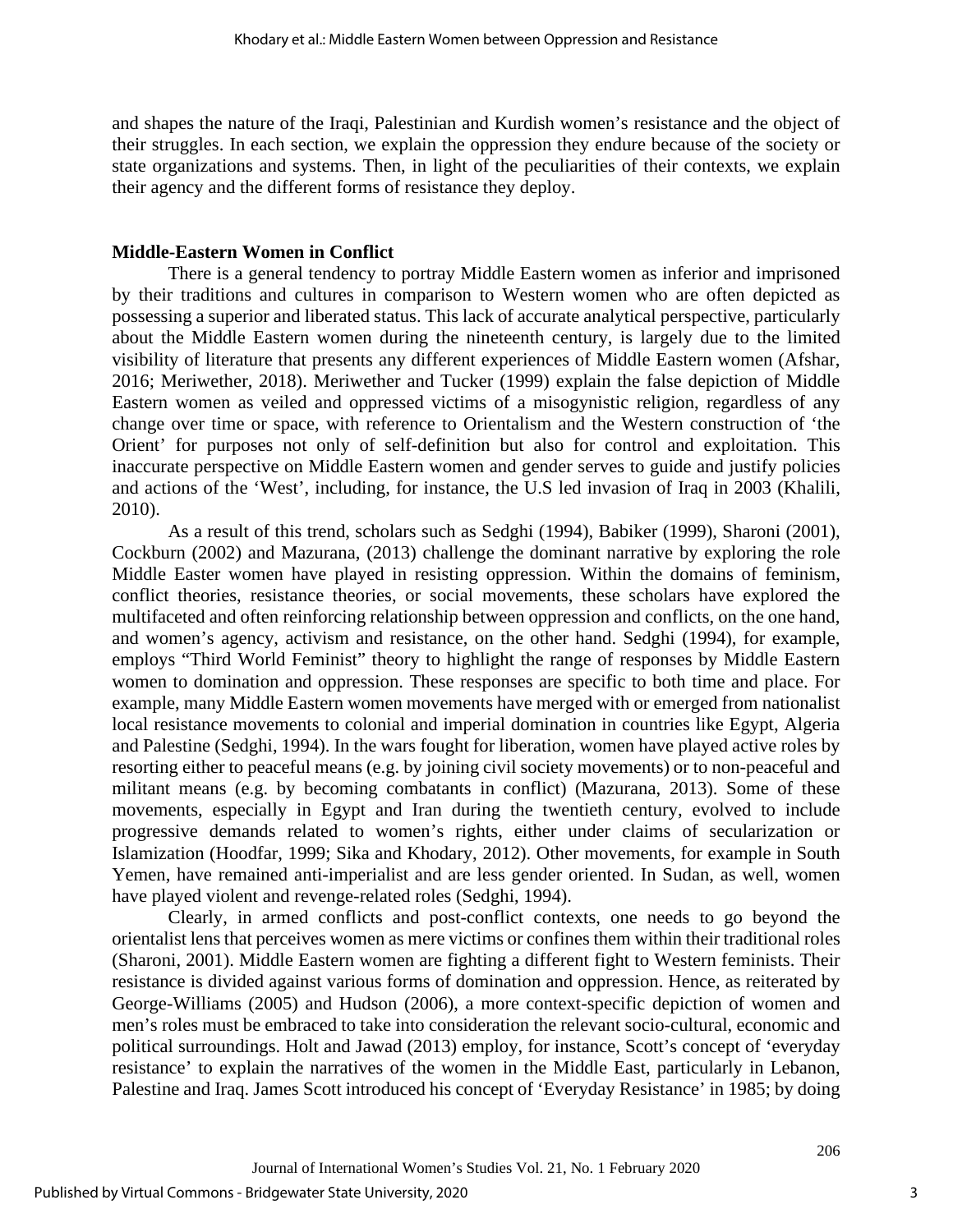so, he opened the way for conceptualizing different strategies of resistance, including the use of culture as a tool of resistance (Vinthagen and Johansson, 2013). Holt and Jawad also argue that the narratives of many Middle Eastern women carry a different meaning to resistance that go beyond the "politics of piety" normally assigned to them. Their forms of resistance occasionally interact with existing religious identities in a positive, negative or more complex manner. Tripp (2013) similarly discusses the many paths of resistance which Middle Eastern communities, in general, and women, in particular, employ. This includes violent, nonviolent, imaginative, economic and symbolic resistance, on the one hand, and the politics of violence and oppression that generate them, on the other hand. For instance, the violent shifts in power brought by the USled invasion on Iraq in 2003 and the Israeli military occupation of 'all of historical Palestine in 1967' provoked violent resistance by both Iraqi and Palestinian women (Tripp, 2013). Hence, it is crucial to explore the variety among the contrasting forms of resistance which Middle Eastern women deploy within the context of oppression.

To gain a more comprehensive and analytical image of Middle Eastern women's realities, the contexts of oppression, victimization, violence or exclusion have to be depicted together with women's (in)existing responses to their contexts. According to Foucault and Gordon (1980), resistance occurs when power is exercised for the sake of oppressing and repressing others. Resistance, hence, is inseparable from oppression by the powerful or dominant group which possesses more power and access to resources. Different forms and degrees of oppression are capable of triggering a wide of array and degrees of resistance (Siljak, 2014). Resistance in this sense can be exercised by individuals and groups against a wide array of tangible and non-tangible forms of oppression, including material, status and ideological forms of domination (Scott, 1985). Resistance can also be exercised against oppression by social institutions, organizations and state systems (e.g., government, media, education, religion and criminal justice system), which is called 'institutional oppression' (DiAngelo and Sensoy, 2012). In the later, the policies, laws, norms, rules and values governing the social institutions and state systems systematically benefit some groups over others, creating and perpetuating systems of disadvantage based on social identity and group membership.

Véronique Dudouet (2015) refers to a continuum of responses to oppression. This includes dynamic responses that can be employed, combined or changed depending on the time, space and type of oppression. The continuum includes two main analytical categories. The first category involves conventional actions, such as party politics, advocacy, dialogue, diplomacy, negotiations and litigation. This category builds on McCarthy's first three classifications of possible responses to oppression: non-conflictual responses or avoidance; conflict resolution through for example dialogue and negotiation; and institutional responses through legislation, legal action and lobbying. Dudouet's second category is contentious/non-conventional actions. Unlike Dudouet's first category of conventional actions, the second category, operates outside the bounds of conventional political channels. It includes two sub-categories: a) nonviolent and peaceful resistance through protest and persuasion, non-cooperation, disruptive intervention and creative resistance; and b) violent resistance, which inflicts physical damage to persons or property, through warfare, insurgency, terrorist attacks, guerrilla wars, violent protest and sabotage (Dudouet, 2013). As we shall see, while the Iraqi women voice their resistance through conventional actions and wide civilsociety activism that transcend the local level, the Palestinian women, on the other hand, engage in unconventional unarmed or peaceful resistance through Sumud and cultural resistance as well as armed/non-peaceful resistance. In the face of Turkish state oppression, Kurdish women also deploy non-peaceful resistance through becoming active fighters in the Kurdistan Workers' Party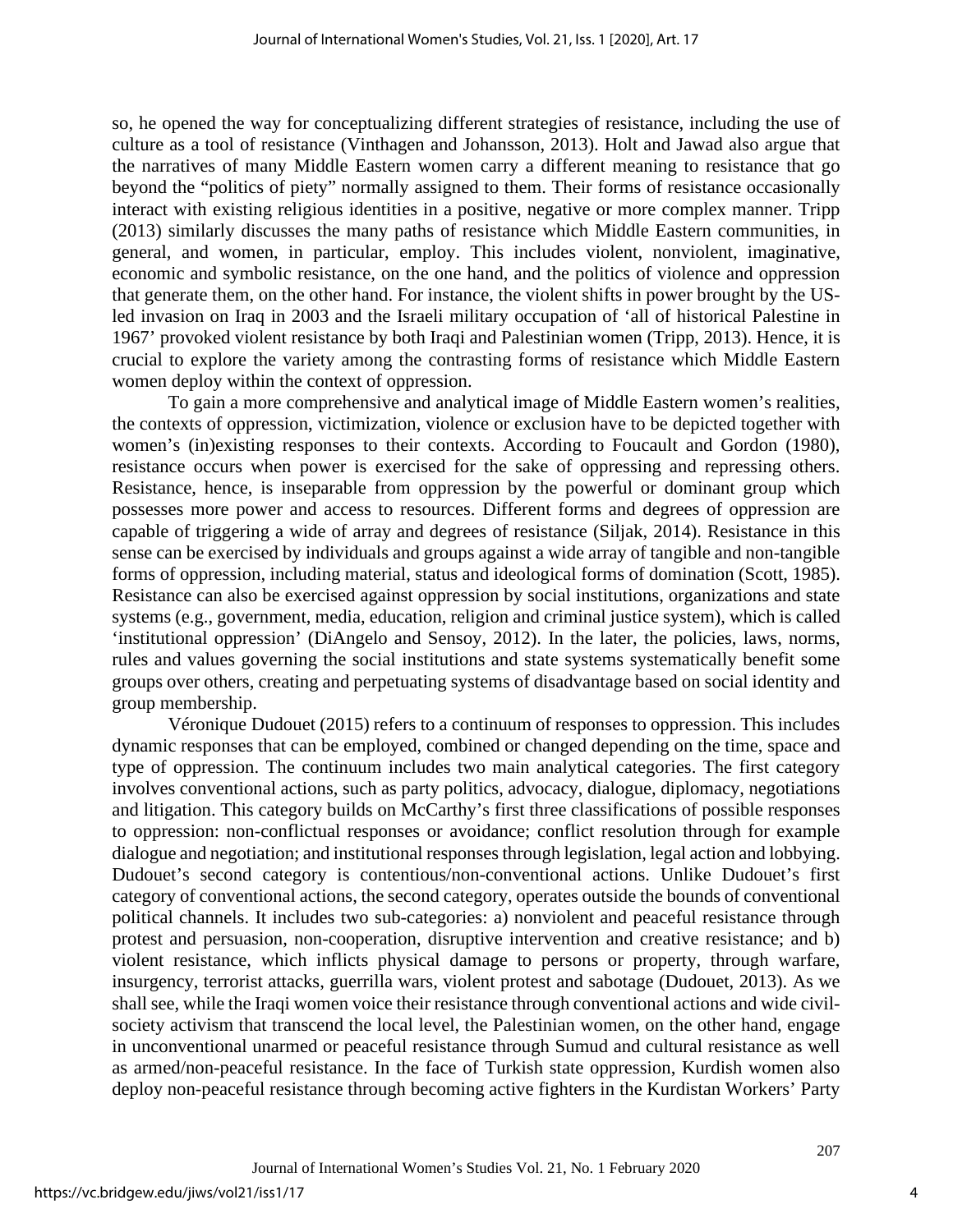(PKK). However, portraying Middle Eastern women as always resistant also provides an incomplete image of these women's realities. Hence, it is important not to impose our assumptions about women's behaviors or specific roles as these factors change from one context to another depending on the socio-cultural, political, security conditions. Bearing this in mind, the following sections of the article analyze the interplay between women's surrounding contexts and their experiences of oppression and marginalization, on the one hand, and their (in)existing responses to these situations, on the other hand.

#### **Iraqi Women in the Face of State and Society Oppression**

Traditionally stereotyped depictions of Iraqi women inside the family or as 'peace-makers' are still prevalent even among Iraqi women themselves and even among female Iraqi scholars. In an interview with Amnaa Muhammed, the head of the Legal Department in the Iraqi Ministry of Justice and Social Affairs, she asserts that,

Maintaining and making peace is associated with the nature of women. The fact that women give life makes them realize the value of life. Hence, the supposed role of women in making peace in the world. Peace starts from home through the way of dealing with family members based on the adoption of dialogue and the prevention of any form of violence. Women, with their moral and deterrent nature, have special abilities to contribute to peacekeeping. They are also one of the main victims of war.

However, delimiting the presence of Iraqi women in the political scene to the stereotyped roles of women depicts an incomplete and inaccurate picture of the roles Iraqi women play in reality and de-contextualizes their experience. Early signs of Iraqi women's resistance to state oppression manifested in 1923, when Neamat Hamoudah, Asmaa Elzahawy, Paulina Hassoun, Hasiba Gaafar, Okailat Elhaidary and others called for a greater role for women in the public space. This call resulted in the emergence of women journalism (e.g Layla Journal) and a number of females led nongovernmental organizations (NGOs), including the associations for the Protection of Children, the Houses of the Nation, and the Arab House (The Arab Women Pioneers Network, 2012). In the 1940s, Iraqi women expressed their resistance to Fascism and Nazism through establishing the Anti-Fascism Feminist committee and the Anti- Fascism and Nazism Iraqi Woman Association, which was founded by Afifa Raouf assisted by Naziha Eldelimy, Rose Khadoury, Viktoria Noaman, Afifa Elbostany, Amina Elrahal, Saadeya Elrahal and Nazima Wahby. The Iraqi women also played a significant role in resisting British colonization and in weakening the 1948 Portsmouth treaty between Iraq and United Kingdom by engaging in a series of demonstrations led once by Adaweya Elfalaky- enduring wide arrests and violence (Ibid).

In more recent times, Iraqi women have responded to different forms of oppression inflicted upon them through peaceful activism, as well as non-peaceful acts of resistance. To better understand Iraqi women's activism and resistance, it is important to highlight the forms of oppression inflicted upon them by the society and state institutions. Oppression under the Baath regime accompanied by three decades of wars and more than a decade of economic sanctions led major deteriorations in the economic and social conditions in Iraq, which severely impacted women. According to Lasky (2006), women who related to male opposition activists or who were deemed to be of Iranian descent were exposed to rape and sex trafficking or expelled out of the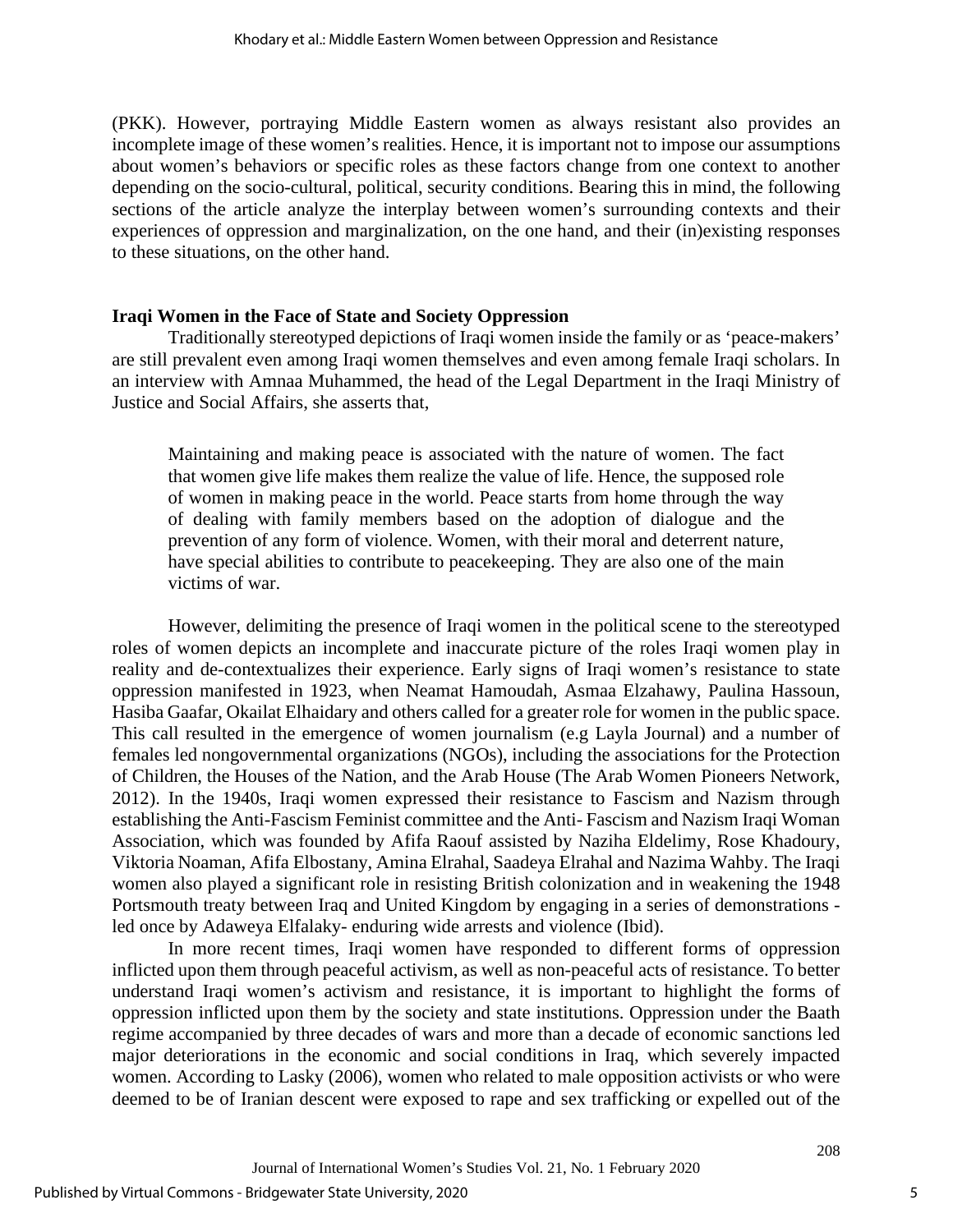country. Ismael (2014) asserts that the Iran–Iraq war (1980-1988) pushed women towards more segregated work opportunities in the lower strata, unlike the situation in the West during World War II, where women came to fill many of the previously male-segregated jobs. In addition, between 1991 and 2003, the international economic sanctions were placed on Iraq after Iraq's invasion of Kuwait, including forbidding the exporting of oil (for the first five years), freezing the government and personal accounts abroad, forbidding foreign direct investment, and blocking the overhaul of industry leading to serious humanitarian consequences (Von Sponeck, 2005). With 13 years of economic sanctions imposed on Iraq ad, additional burdens were placed on women due to the deteriorating health care, lack of food and basic needs (Lasky, 2013). Some families in centered and southern Iraq had to force their daughters into early marriage to avoid their additional expenses, which made the average age of marriage in these regions drop to only ten years old (NGO's Coalition of CEDAW Shadow Report, 2014).

At the same time, Iraqi women were subjected to religious extremism and societal oppression. According to Lasky (2006), "Iraqi women's legal rights and social and economic position teetered in an uneasy relationship with tradition: the overarching importance of the traditional patriarchal family, extremist religious ideologies and norms of family "honor" and reputation." Women's situation was worsened with Saddam Hussein's search for loyalty from conservative Sunni religious groups and tribal leaders on the expense of women's rights and freedoms. The intersectionality between gender and socio-demographic characteristics also played a role in marginalizing particular Iraqi women groups more than others. For example, the impact of religious and patriarchal values was greater on rural and poor Iraqi women compared to secular, rich and urban ones (Lasky, 2006).

The fall of the Baath regime, however, by U.S forces, which the interviewee Al Saraaf and 107 Iraqi women's organizations in the 2014 CEDAW Shadow Report continued to label as the 'Occupation Forces', did not necessarily signify the end of oppression (NGO's Coalition of CEDAW Shadow Report, 2014). To the contrary, in an interview with Amal Al Kabashi, the Vice President of Women for Progress Center and the member of Sadr City Municipal Council, the latter highlighted that the participation of Iraqi women in the political process post 2003 had encountered various political and socio-cultural barriers. In 2006, women were excluded from the membership of the National Reconciliation Committee which was mandated to ensure the rule of law, to combat violence and to spread 'social peace' and values of tolerance and coexistence. Women were granted a small bureau in the committee with no concrete duties, responsibilities or powers. On the contrary, the bureau's roles were merely ceremonial and consolidated the traditional stereotyped role of women. Rather than challenging these stereotypes, the committee only perpetuated and reproduced the patriarchal culture and institutions. As a result, the 2014 Civil Society Monitoring Report on the UNSCR 1325 revealed a deterioration in the percentage of Iraqi women involved in peace negotiating teams and the breakdown of gender issues addressed in the peace agreements (Cabrera-Balleza, M. 2014). The Iraqi women's exposure to such marginalization by the state organizations and systems denoted a clear lack of political will to mainstream gender in the reconciliation efforts and post-conflict reconstruction of Iraq.

Remarkably, the Iraqi activists we interviewed identified the adoption and later application of a woman's quota in the Iraq as another manifestation of the oppression and marginalization which they endured since the 2003 invasion. Since 2005, with an aim of ensuring equal rights for women and men in representation and participation in political life, a quota of 25 percent of the parliament's seats was allocated to women (Khodary, 2016). However, in an interview with Hala Al-Sarraf, the director of the Iraq Health Access Organization, she highlighted that many Iraqi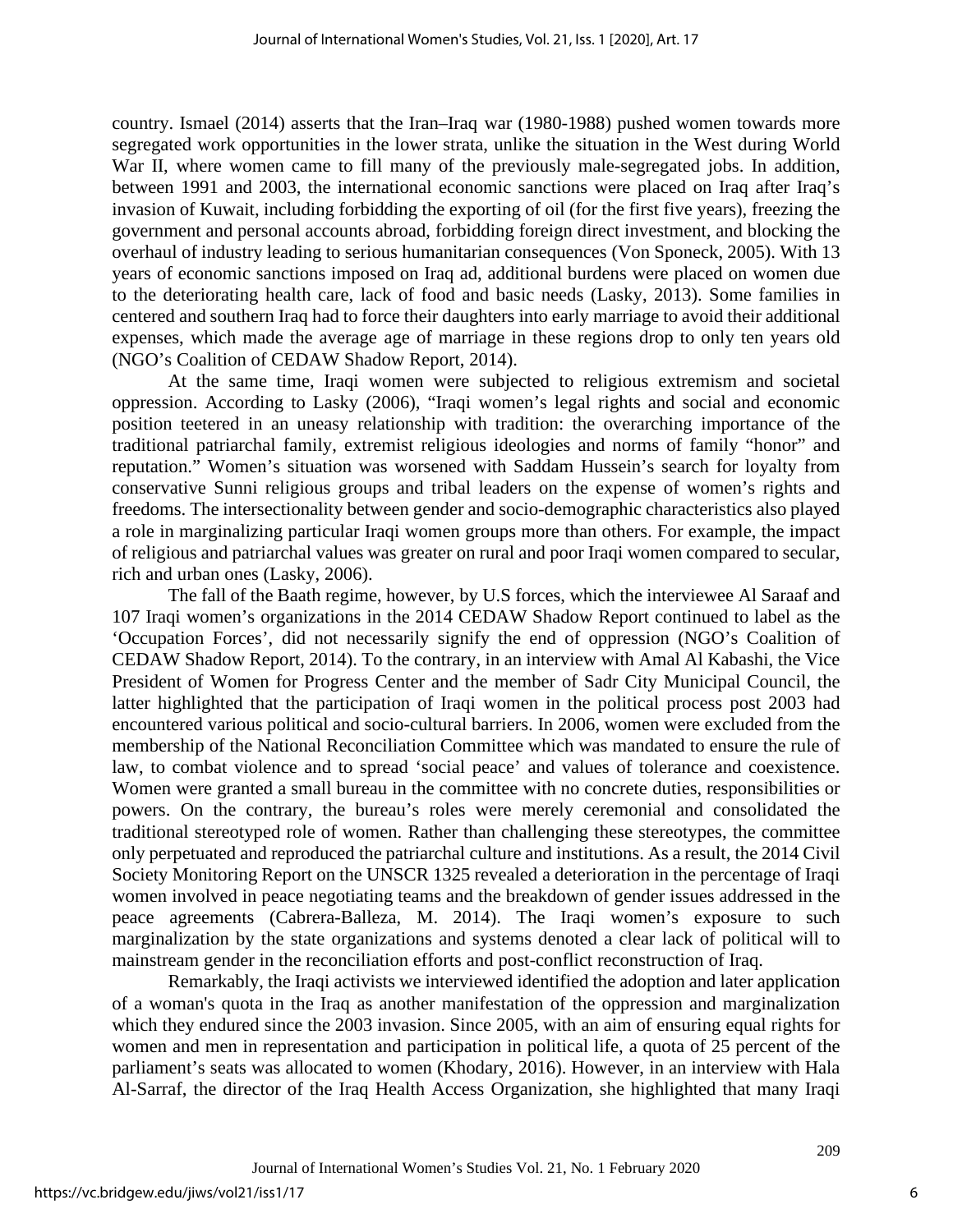activists who supported the quota and pushed for it were unable themselves to engage in the political process by running for candidacy or even by voting because of security conditions. According to Amnaa Muhammed, "in the context of Iraq, the representation and participation of women remains challenging because of the security situation and the increase in sectarian strife and religious extremism." As emphasized also by Kabashi during the interview, the deterioration in the levels of safety and security in Iraq led to lower representation for women in the cabinet and public institutions and their presence have been limited to the Iraqi parliament and local governments, which had to set a quota for women by law. As a result, in their 2014 Civil Society Monitoring Report, the Iraqi women's organizations highlighted the impact of continuously deteriorating security situations on the aggravation of the already pre-existing challenges related to women and peace and security (Cabrera-Balleza, M. 2014).

Many Iraqi activists who supported and advocated for the quota were restrained also due to party mobilization and male domination in society and politics. In an interview with Aseel Al Rubaei, a member in the Association of Iraqi Women, the Iraqi International Law Bureau and the Association for the Defense of Human Right, she explained that Iraqi women suffer from a restricted role within Iraqi society. This restriction occurs at the hands of both women and men of the society. Al Rubaei further explained that "because the Iraqi society remains a tribal and male dominated society, we find that the roles of women and the way to accomplish them are portrayed and subsequently limited, by such socio-cultural parameters." According to Amnaa Muhammed, "women who wish to participate actively in formal peace negotiations should be named by their male political counterparts." Most of the women who were able to secure parliamentary positions represent traditional conservative parties that do not advocate women's rights or uphold women's roles in policy and decision-making. They were also chosen because of their family and social ties to certain politicians within the parties (Cabrera-Balleza, M. 2014). Eventually, the political scene was dominated by coalitions associated with 'the occupiers' and male-dominated political parties. Accordingly, the woman's quota in Iraq was used to serve strategic interests and to secure seats for male-dominated political parties. As highlighted during the interview with Al-Sarraf,

The quota is, indeed, a proper affirmative action but for informed societies that are capable of securing a seat for the most competitive women. However, in a society where education has been on hold for more than two decades, the quota can lead to the fall of power into the wrong hands.

Eventually, only 22 Iraqi female candidates obtained the votes necessary to win seats in the 2014 election parliament, while 61 women were allocated seats to fill the quota (The Economist, 2018). In addition, whereas women occupied 25 percent of the Parliament and Provincial Councils in 2014, as per the quota, they occupied only 3 percent of the Iraqi cabinet, 5.6 percent of the judiciary, 0.7 percent of the military, 1.4 percent of the police and 0 percent as governors and deputy governors (Cabrera-Balleza, M. 2014). Women's roles in Iraqi political life was restricted due to societal barriers and lack of political will. This perhaps resulted in the reversal of the impact of the woman's quota. It also denoted the continuation of the Iraqi women's oppression within the political sphere.

A comparable example occurred when the Iraqi Government's refrained from applying the 2013 National Strategy to Combat Violence against Women and the 2014 National Action Plan (NAP) on the UNSCR 1325, among other national gender policies. The Security Council Resolution (SCR) 1325 stresses the importance of women's equal participation and inclusion in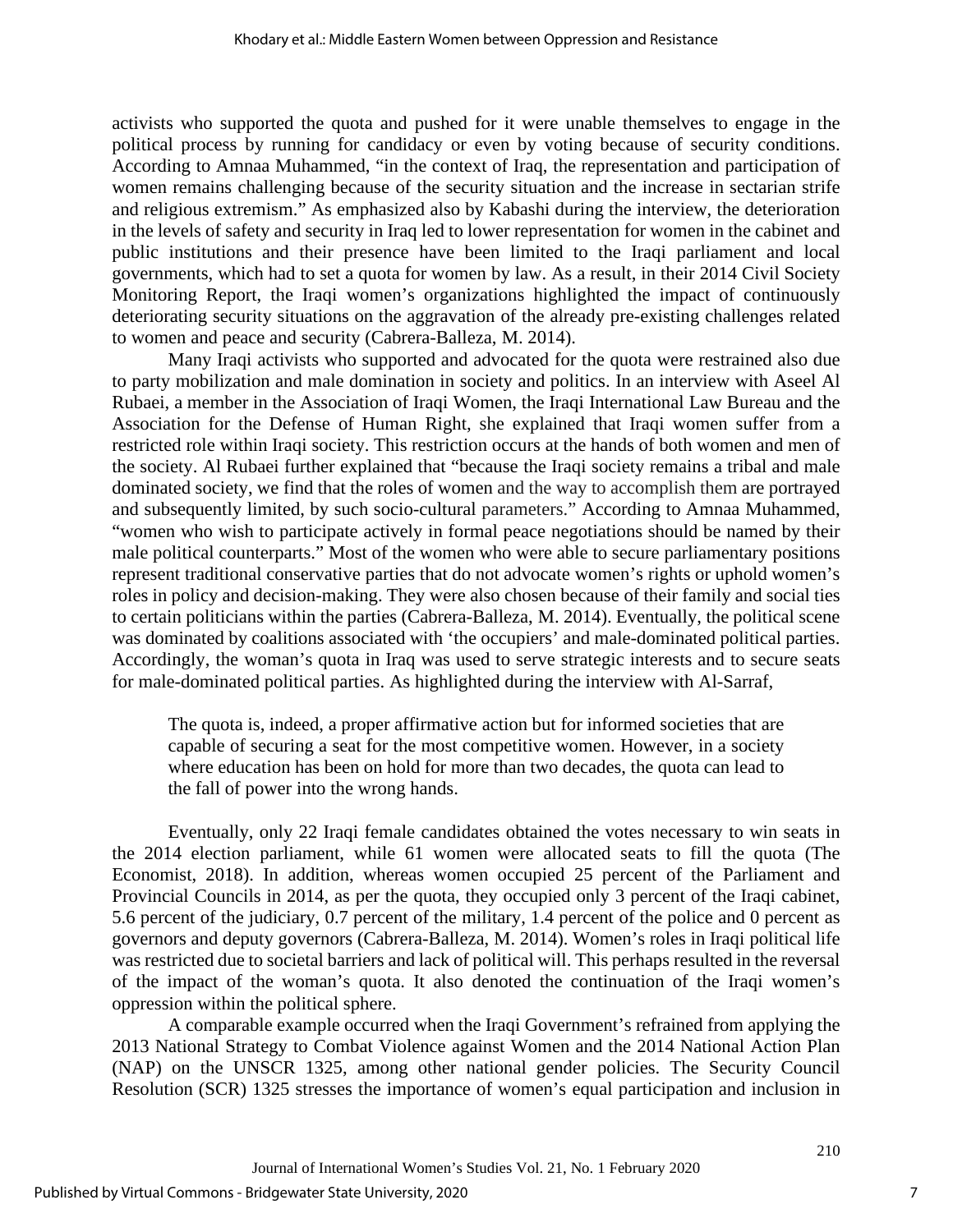national, regional and international levels of decision-making and in peace and security efforts (including conflict prevention and resolution, peace negotiations, peacebuilding, peacekeeping, humanitarian response and post-conflict reconstruction) (UN Security Council, 2000). Despite budget of \$36 million being allocated to implement the NAP on the UNSCR 1325, the relevant ministries of Justice, Interior, Education, Social Affairs and the Ministry of State for Women's Affairs did not receive any of the allocated funds (Cabrera-Balleza, M. 2014). Furthermore, under the newly approved Family Statutes Law, women were deprived from equal treatment in marriage, divorce, inheritance or custody. According to new Family Statutes Law, religious and tribal leaders were given the power to regulate family affairs in their provinces according to their own interpretations of Sharia (Salbi, 2013). According to Zainab Salbi, "this does not only make women more vulnerable, but it also gives women from various sects (Sunni or Shi'a) or religions (Muslim or Christian) different legal treatments on the same issues."

With the rise in sectarian violence and the seizing of many Iraqi cities by the so-called 'Islamic State' (IS), Iraqi women's situation witnessed further deterioration. This involved the abduction of Iraqi women and their rape or forced marriage through the dubious logic of 'Jihad al-Nikah.' Yazidi women, in particular, faced unprecedented levels of killing, rape and sexual slavery Dalacoura (2019). Female Iraqi survivors were frequently blamed for crimes committed against them, which exposed them to more domestic violence, forced marriage and attempted "honor" killings. They were also exposed to similar treatments by state institutions, such as the police and law enforcement and judiciary systems (Cabrera-Balleza, M. 2014). As a result, reported incidents of child marriage, honor crimes, beatings, torture, rape, trafficking and sexual harassment increased to 3426 incidents in 2014 compared to 2485 in 2010. As noted by Davis (2016), "while all Iraqis face insecurity caused by terrorism and civil strife, women and girls experience additional, targeted abuse because of their gender […] pre-existing impunity and social stigma surrounding gender-based violence worsens armed conflict's impacts." The armed conflict and violence accompanied by the culture of stigma, silence and tendency to solve such issues through customary laws and within family have all contributed to the deterioration of women's security and safety as well as the impunity of perpetrators (Cabrera-Balleza, M. 2014). In this sense, deeplyrooted cultural notions of honor and shame continue to dominate the responses of both public and state institutions.

In 2018, the Iraqi elections were held in an atmosphere that was optimistic to change, especially with regards to the situation of Iraqi women. The 2018 elections, however, revealed that pre-existing threats to Iraqi women remains ongoing at the levels of both state and wider society. During the elections, photos of female candidates were frequently cut or mutilated. According to the Iraqi news' platforms "Lift up your voice", the female candidates themselves were repeatedly harassed and attacked with honor-related accusations. Such accusations did not only reduce their chances of winning or even occupying decedent positions in the future, but they were also destructive to the reputation of the female candidates. They even provoked honor crimes to protect the so-called 'Sharaf al a'sheera' or the 'kin's honor' (Yousif, 2018).

The oppression which Iraqi women have experienced over the years -by society, imperial power and state organizations and systems- has resulted in various responses on the side of women. Despite suffering displacement, rape, violence and death, the International Committee of the Red Cross notes that "Iraqi women continue to show remarkable resilience and courage in the face of adversity" (ICRC, 2018). In 2005, 80 women's organizations representing different regional and ideological perspectives formed the 'Iraqi Women Network' with the aim of "achieving social justice, influencing public policies and social practices to eliminate all forms of gender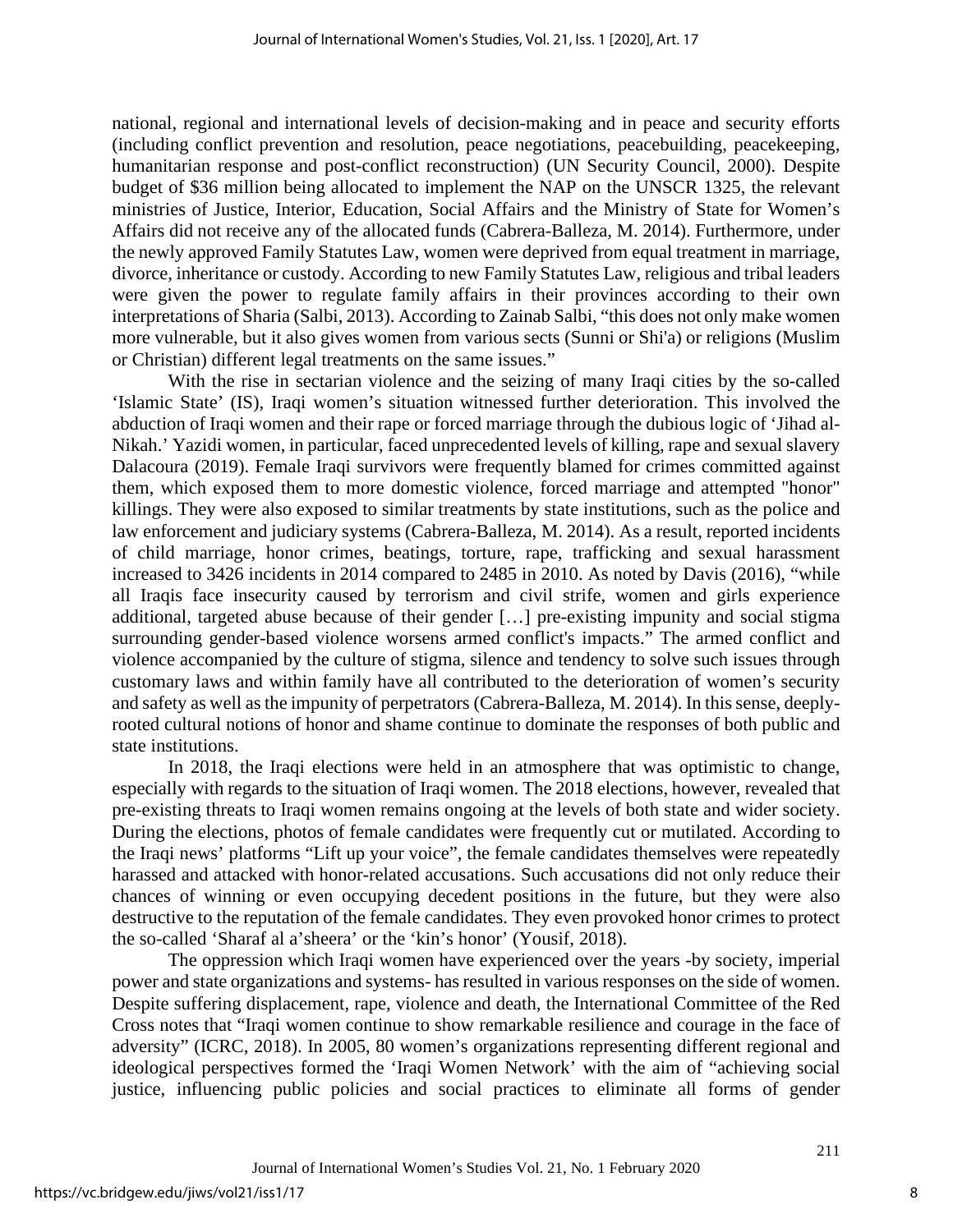discrimination and ensuring woman's participation in political life" (Iraqi Women Network, 2006). Al Sarraf explained that many women's organizations took the path of law to defend rights of the vulnerable, while others worked at the humanitarian level to address widowhood, displacement and lack of economic opportunities. The Iraqi women's organizations aimed to ease the suffering by assisting the groups most affected by the conflict situations, especially women and children. Al Sarraf referred, for example, to the Health Access Organization, which was established by three women and has been working in conflict zones for the last 10 years to ease the suffering of vulnerable Iraqi groups in conflict areas of their country.

In the interview with Kabashi, she pointed to another initiative by seven Iraqi women NGOs<sup>[5](#page-9-0)</sup> to develop a National Action Plan (NAP) in 2012 to implement UNSCR 1325<sup>[6](#page-9-1)</sup>. The plan, later adopted officially by the Iraqi government in February 2014, was based on a number of aims. One very important aim was to boost women's participation in negotiations and decision-making. Another important aim was to protect and assist Iraqi women post-conflict by improving their living conditions and ensuring a legal environment within which equality is promoted in compliance with international law. This way, Al Sarraf reiterates, "Women did shape our stand as those were mainly female activists who represented Iraq." As described by 107 Iraqi women's organizations in the 2014 NGO's Coalition of CEDAW Shadow Report, the presence of clear and strong local NGOs in Iraq after 2003 is a 'reality.'

Iraqi women did not, however, voice their resistance through civil-society activism on the national level only, but also through international advocacy and lobbying on the international level. In 2014 and 2015, Iraqi women began to resist governmental oppression and lack of political will in more explicit ways by taking their battle to the national and international levels. The Iraqi women NGOs prepared two reports on the situation of Iraqi women amid conflict. One was a shadow report that was submitted in the  $57<sup>th</sup>$  CEDAW session in February 2014 in Geneva. The other was the Civil Society Monitoring Report for the implementation of UNSCR 1325. The latter was presented at the commemoration of the 14<sup>th</sup> anniversary of the resolution in New York. The two reports assessed the status of women in Iraq, particularly at the level of political participation, violence against women, trafficking in women and prostitution and personal and marital status. In both reports, policies and legislations taken (and untaken) to promote the status of women were critically assessed to reveal the major weaknesses in governmental systems and societal practices.

In addition, the Iraqi women organized a series of national and international conferences that demonstrated their resilience to violence, militant acts, terrorism and the deteriorating security conditions. In May 2015, the Iraqi Women's organizations prepared the Regional Women's Security Forum on UNSCR 1325 for the Middle East and North Africa in Erbil under the title "Women's Resistance to Extremism, Terrorism and their Struggle for their Rights and for Peace and Security." The forum presented vivid testimonies of women who suffered sexual violence after an invasion that urged the city of Mosul, especially the Yazidi women. The forum did not only present testimonies of victim women, but also the testimonies of courageous women who resisted violence, terrorism and extremism. At the end of the forum, the "Erbil Declaration" was issued. It stressed the importance of solidarity among women in the face of militancy, terrorism and religious

<span id="page-9-0"></span><sup>5</sup> The organizations are: Women Empowerment Organization, the Women's Freedom Organization, the Iraqi Women's Association, the Assyrian Women's Union, Baghdad Women's Association, Iraqi Hope Association and ASODA.

<span id="page-9-1"></span><sup>6</sup> The UNSCR 1325, adopted in 2000, emphasizes "the important role of women in the prevention and resolution of conflicts, peace negotiations, peace-building, peacekeeping, humanitarian response and in post-conflict reconstruction" (OSAGI, 2005).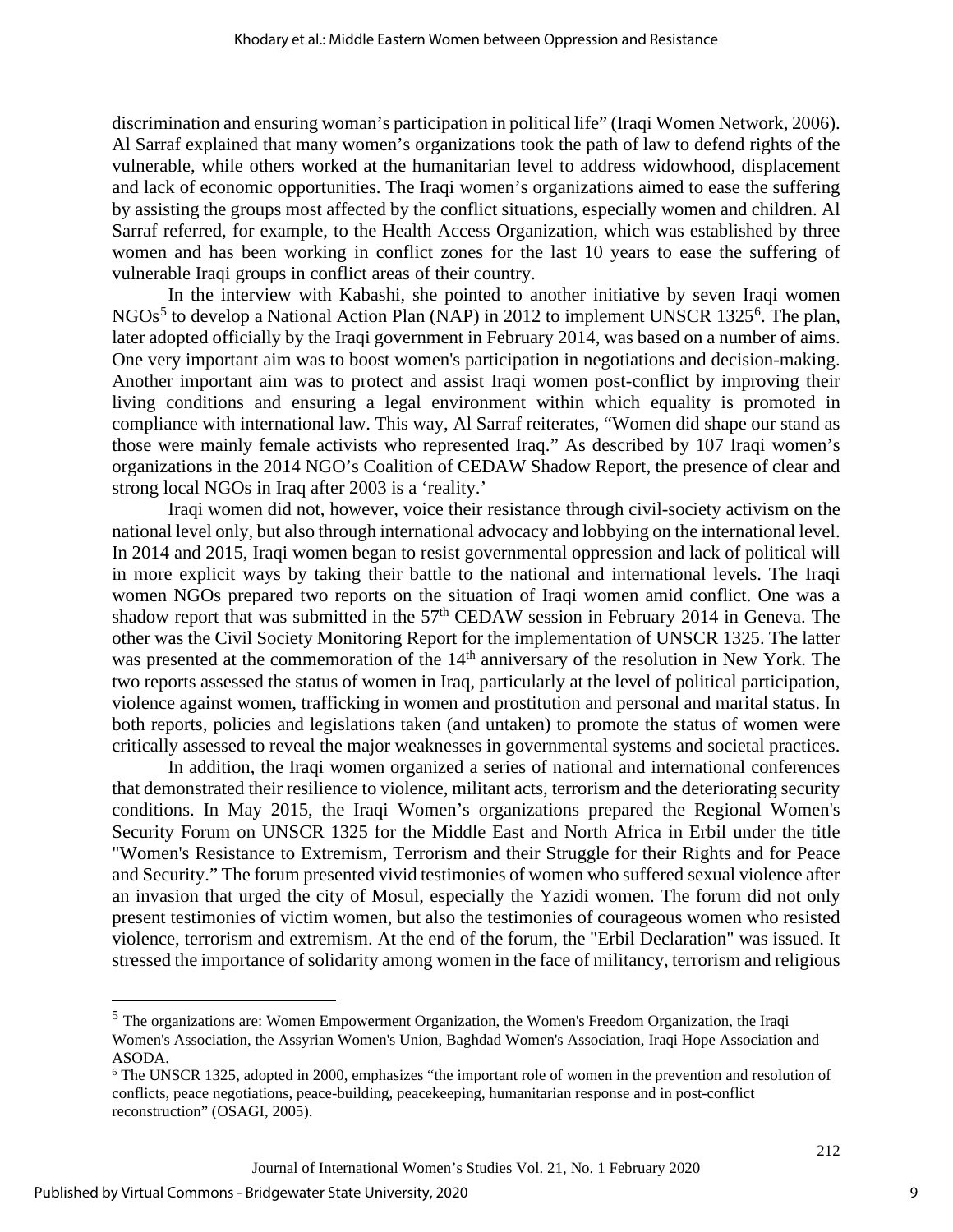extremism. The declaration also emphasized the need to engage women in peace-building, resolving disputes, participating in negotiations, promoting a culture of nonviolence and in rejecting extremism and discrimination. In the interview with Kabashi, the latter pointed out that,

We, 'women's organizations', stressed in the Erbil Declaration on the need to provide full protection for survivors of violence and their rehabilitation and integration into society through governmental and community action as per the general recommendation No. 30 mentioned in the concluding recommendation No. 14 of the CEDAW report on Iraq.

In the same year, the Iraqi women NGOs, in cooperation with the United Nations Mission in Iraq Gender Unit, organized a national conference on "Empowering women to counter the impact of terrorism." The national conference is considered a follow up to the Regional Women's Security Forum. It discussed the emergency plan which the Iraqi government adopted for the implementation of UNSCR 1325 while focusing on the protection of displaced and refugee women and promoting the need to engage women in conflict resolution, negotiations and peace-building.

### **Palestinian Women in the Face of Israeli State Oppression**

Public activism among Palestinian women dates back to the mid-twentieth century and the establishment of the Israeli state. The nature of this activism has varied, including protests and demonstrations, communicating with the media, and seeking military training in West Bank and Gaza (Ebel, 2012). In the 1960s and 1970s, several women's organizations, such as the General Union of Palestinian Women (GUPW) and the Union of Palestinian Women's Working Committee, were established for both nationalist and gender-equality purposes. They did not only provide direct services to fellow women, but they also emphasized the importance of women's role in liberating the homeland (Devroe, 2009; Ebel, 2012). The start of the first Intifada in 1987 stimulated waves of mass participation even among citizens who were, formerly, politically nonactive and, hence, marked the start of a popular struggle against the occupying forces (Ryan, 2013). Palestinian women from different ages and classes took part in popular struggle through civil disobedience as well as by boycotting Israeli products (Jad, 1999). In an interview with Abla Al Dajani, the head of the GUPW, the latter highlighted that women managed to produce their daily needs inside their homes. They also created 'women cooperatives' to support the national production process. In addition, they participated in throwing stones, burning tires, building road blocks, delivering social relief funds to the Palestinian families under curfew and replacing men, killed or under detention, in some formerly male-dominated occupations.

After the end of the Intifada, the Palestinian women continued to resist the Israeli presence and practices. It is crucial, however, to 'contextualize' the experience of the Palestinian women within the general framework of oppression within which they live. Palestinian women are subjected to different forms of exclusion and oppression. Around 76 percent of the Palestinian adults and 83.4 percent of the Palestinian children in East Jerusalem live below the poverty line, compared to average poverty rates of 21.7 percent and 30 percent among the same groups in Israel (The Association for Civil Rights in Israel, 2017).

Particular women's groups, such as elderly women, those with disabilities or femaleheaded households, are exposed to greater marginalization than other women groups in Palestine. Elderly women, for example, are more vulnerable to poverty and disease due to their lower levels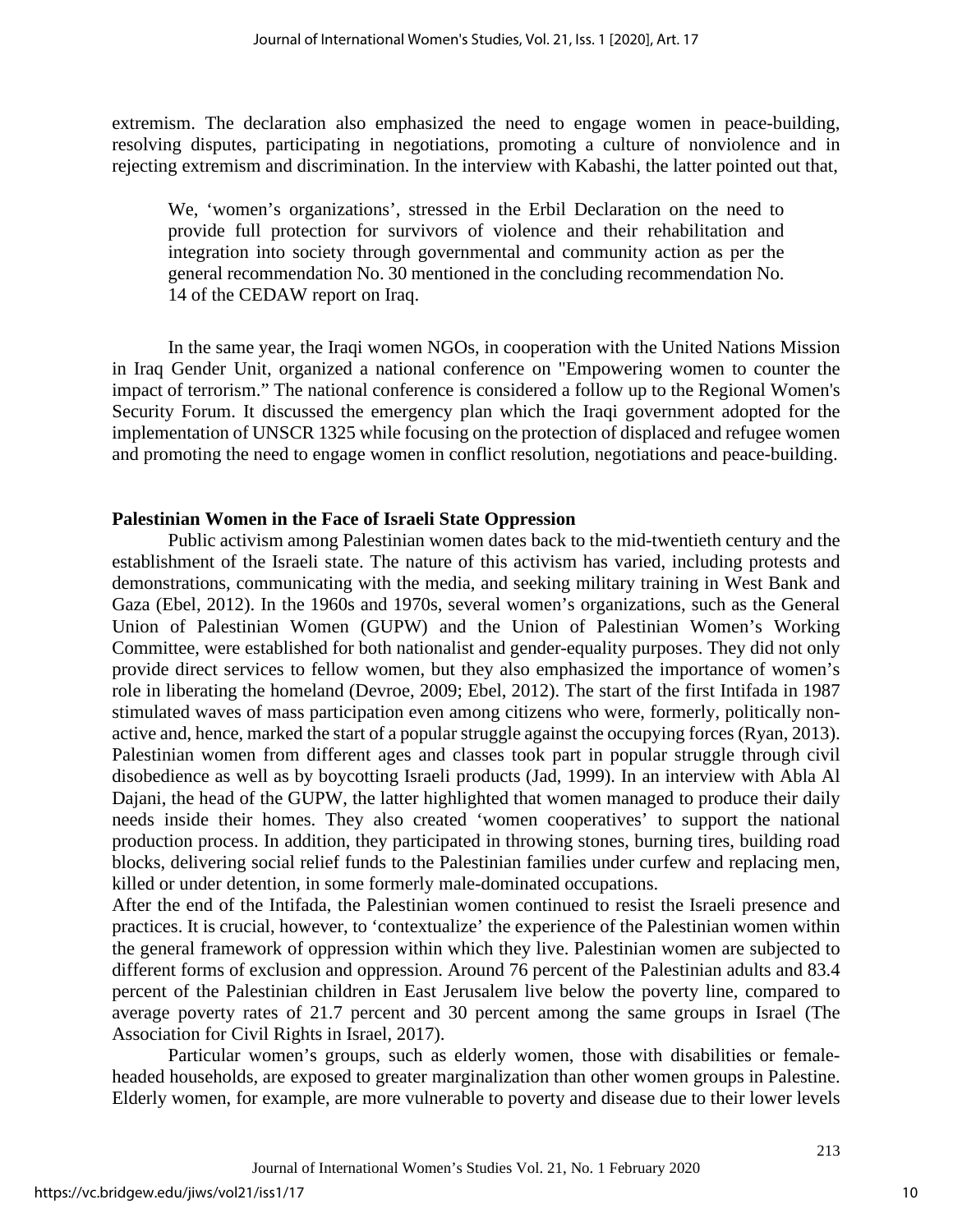of education and restricted access to services, income and all kinds of resources compared to elderly men and the rest of the Palestinian population (The Non-Governmental Women Coalition for the Implementation of CEDAW in the Occupied State of Palestine, 2017). Similarly, the 2019 Economic and Social Commission for Western Asia (ESCWA) Report on the Social and Economic Situation of Palestinian Women and Girls notes that "women and girls with disabilities encounter an additional range of challenges in reporting on violence and accessing justice, due to their heightened vulnerability resulting from their impaired ability to report crimes as well as the stigmatization of disability and/or their inaccessibility to protection services." According to the World Food Programme (WFP), the prevalence of food insecurity among female-headed households, which make up around 11 percent of Palestinian households, is 15 percentage points higher than male-headed households (WFP, 2017). As is clear from the recent murder of the 21 years old Israa Gharib by her family members, violence against women remains widespread among Palestinian families. In the period from 2016-2017, more than 22,200 cases of violence against Palestinian women were recorded (OCHA, 2017). Given Palestinian women's traditional reluctance to report violence, particularly when practiced by family members, the actual prevalence of violence against women is likely to even be higher than the number of cases reported (ESCWA, 2019).

The socio-economic situation of Palestinian women has been worsened and to some extent created by the Israeli occupation. Using state institutions, such as the government, media, education and criminal justice system, the Israeli occupation continues to expose the Palestinian women to systematic and organized sexual violence, ill treatment in prisons and restriction of movement. Since El-Nakba or "the Catastrophe" of 1948 and the ensuing genocide in Der Yassin, sexual violence against Palestinian women has been practiced by Israelis as a systematic warfare strategy (Ihmoud, 2015). According to the UNHCR, "women are regularly exposed to threats whenever they pass military checkpoints. They are forced to strip in front of their families and they occasionally fall prey to sexual violence by the Israeli soldiers." For example, Palestinian female students are forced to strip naked during inspections, particularly at Bethlehem checkpoint; and many students are forced to remove their veils and even their clothes for alleged reasons of security (Ghazalah, 2007). The raping of female relatives of Palestinian prisoners was even recommended by some Israeli academic scholars in Israeli public universities, such as Mordechai Kedar from Ban Ilan University, as a deterrence strategy to intimidate Palestinians from committing 'terrorist' attacks (Kashti, 2014). Some Israeli politicians, including members of the Israeli Knesset, such as Ayelet Shaked, support the killing of Palestinian women whom they believe compromise the security and very existence of the Israeli state (Abunimah, 2014). The endorsement of such violent practices by the state invokes various reactions among the Palestinian population, particularly women (Shalhoub-Kevorkian, Ihmoud & Nashif, 2014).

Furthermore, the Israeli state apparatus continued to oppress Palestinian women through its legal and criminal justice system. Israeli forces have arrested more than 10,000 Palestinian women since 1967. In 2015, more than 106 Palestinian women were arrested, which is 60 percent higher than the number of Palestinian women arrested in 2014 and 70 percent higher than the number of the arrested in 2013 (Al-Dameer Association, 2016). During detention, Palestinian women are exposed to systematic physical violence during and after interrogations. Interrogators and guards in the Palestinian women's prisons are often males, a practice which increases the risk of women's exposure to sexual violence and violates article 76 of the Fourth Geneva Convention (Jaffer, 2011). They are also deprived of sleep, denied toilet facilities in prisons and yards, and forced to live in unhygienic conditions (bhais, Itani and Salahat, 2010; Jaffer, 2011).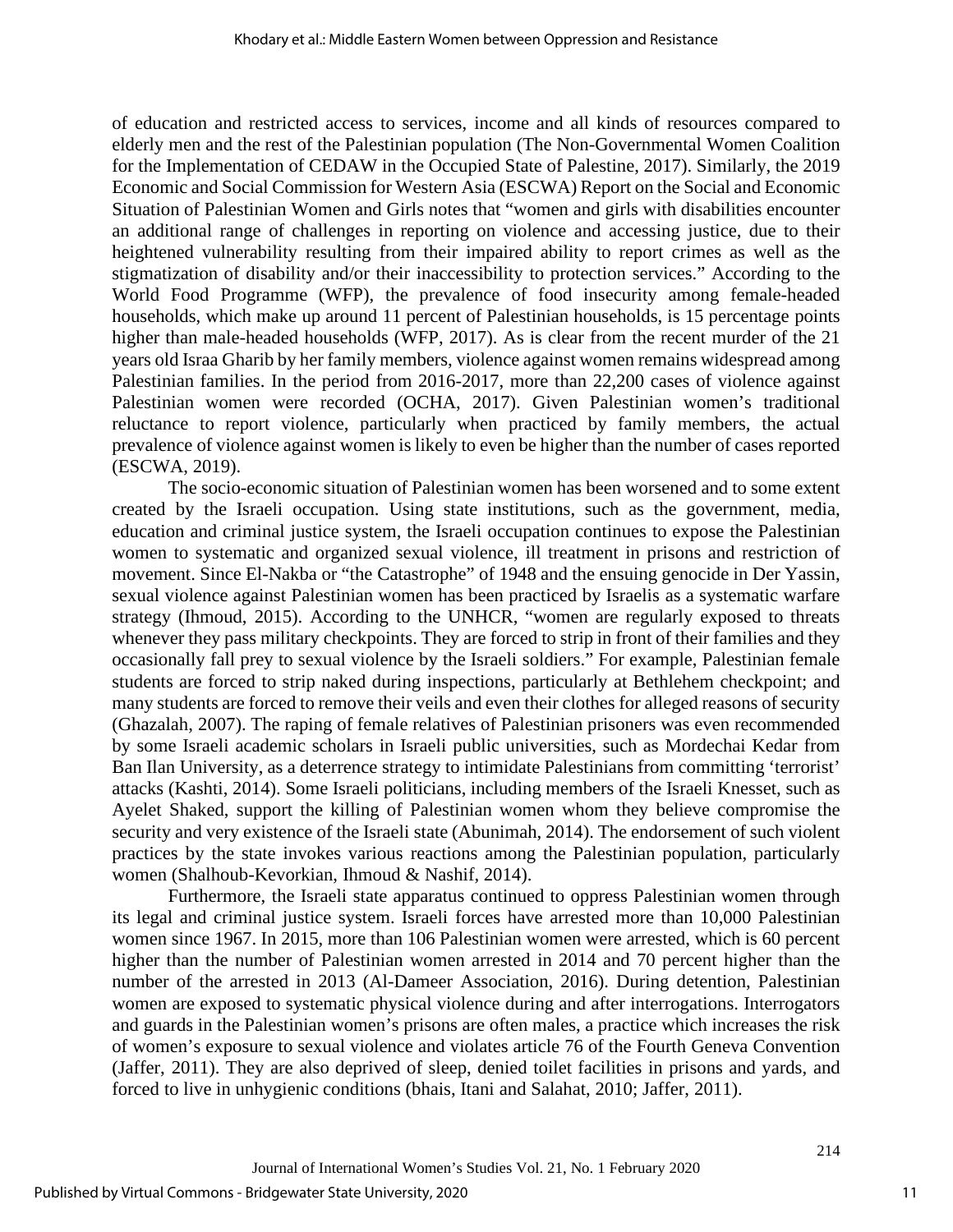In addition to sexual violence and ill treatment in the prisons and detentions, the Israeli forces deny Palestinian women their right to freedom of movement. As a result, these women do not enjoy access to medical care and health services. In some occasions, pregnant Palestinian women have to give birth on the ground by the checkpoints with no medical services provided. Ambulances are either prevented from reaching certain places or forbidden from passing checkpoints (Amnesty International, 2005). Furthermore, Israeli forces prohibited women, for instance in Al Khalayleh and Azzun Almeh, from obtaining their daily necessities. Public transportation is also denied, which increases the isolation of Palestinians and increases the burdens placed upon Palestinian women to obtain daily necessities (Women's Centre for Legal Aid and Counselling, 2010). Eventually, the increased blockades, checkpoints and curfew negatively influence the rate of female enrollment in schools and universities, especially with the increasing risk of the Palestinian girls and women being exposed to sexual violence (Dana and Walker, 2015).

Whereas some women experience feelings of powerlessness to defend themselves in detention or at check points and some families force their daughters to quit education, some Palestinian women translate these acts of victimization into resistance, peaceful and non-peaceful. The practices of oppression do not disempower but, rather, empower Palestinian women by changing the traditional stereotypical roles of Middle Eastern women in mind. Coupled with nationalist motives, the insecurities faced by Palestinian women contribute to their resistance. Ultimately, it leads to a rebuttal of the dominant western discourse about women, in general, and Middle Eastern women, in particular, as victims.

'Sumud' is one form of Palestinian women's peaceful resistance to oppression. For Palestinian women, Sumud is a means to 'defy' and a source of power (Ryan, 2015). While the main aim of occupation is forcing people to leave their lands, Sumud, on the other hand, reflects Palestinian women's insistence on not abandoning their rights, including their right to land (Ryan, 2015). Al Dajani emphasized during the interview that, while she is the head of the GUPW in Egypt and someone who has the chance to sit with Palestinian leaders, for her, the role of Palestinian women living under occupation is 100 times her role in the resistance movement. Sumud is practiced by women through their protection of homes and maintaining a presence in them and the lands despite the occupation. In addition, Al Dajani observed that, "the Palestinian women inform their children about the Palestinian cause, culture and identity. Since men are detained or busy with work, women in Palestine are the ones who preserve the Palestinian identity by keeping the Palestinian memory alive and passing it on to the upcoming generations."

In that sense, Sumud involves the normalization of life making it 'livable' for Palestinian women and their families (Johanssona & Vinthagena, 2015). For instance, women organize weddings and different celebrations, visit their relatives and friends and make group trips, despite the blockades and the denial of collective gathering (Ibid). During in-depth interviews carried out by Devroe (2009), none of the Palestinian women interviewed explicitly used the word 'Sumud. However, the way in which they described the obstacles they face and their insistence at overcoming them and their refusal to be isolated are all signs of 'Sumud.' The interviewees emphasized that they have the right to enjoy life through, for example, travelling to the beach, visiting other Palestinian cities and meeting with relatives (Devroe, 2009). Their acts are symbols of peaceful resistance to domination and subjection. Through their Sumud, Palestinian women manifest their resistance to occupation.

To prevent the Israeli forces from eliminating their culture, Palestinian women employ also strategies of "cultural resistance" (Devroe, 2009). This includes singing folkloric songs, sewing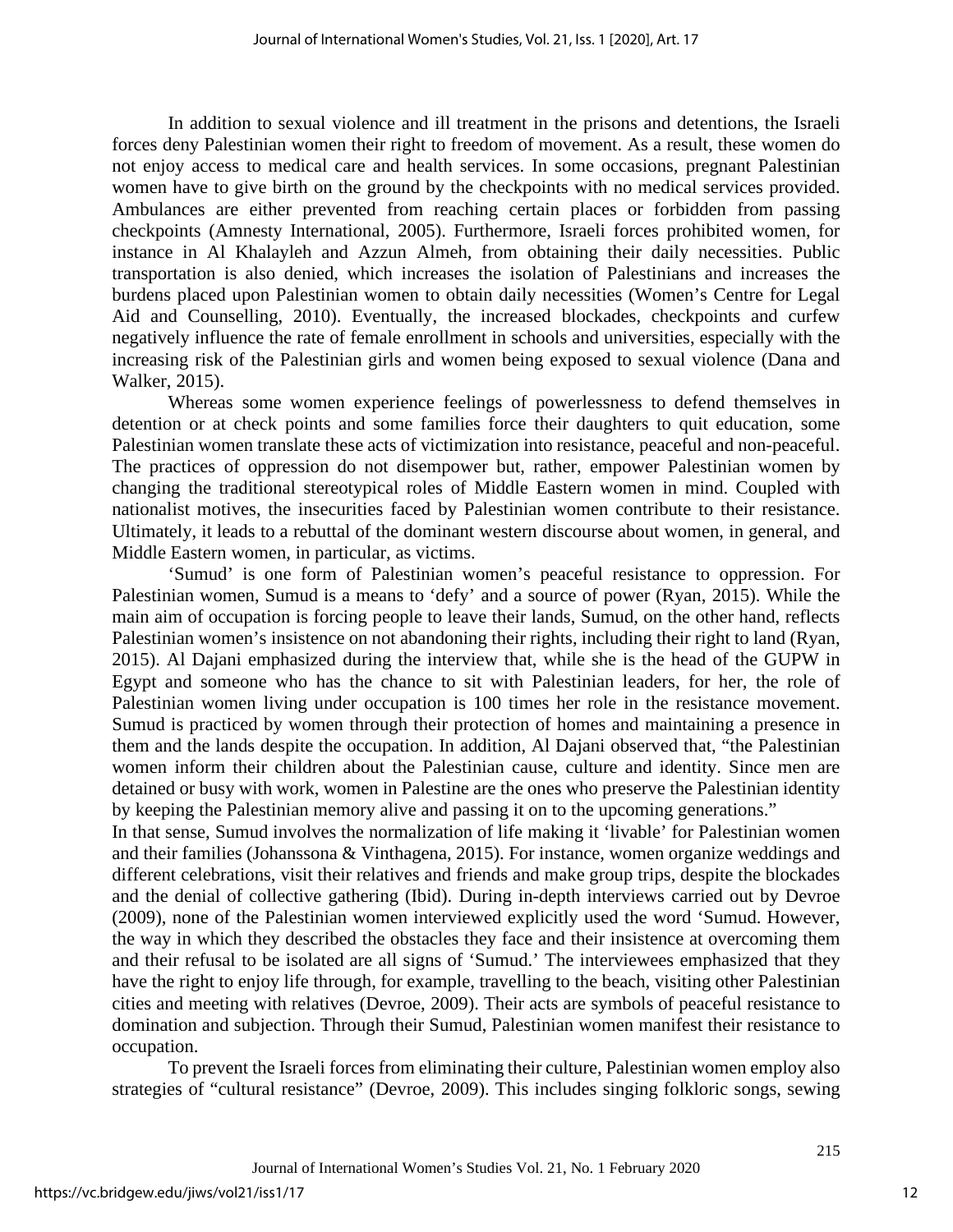and dressing traditional customs, painting ceramics, writing stories, and producing documentaries, such as "This is not a Living" by Alia Arasoughly or movies, such as "Girls and the sea" by Taghreed El-Azza and "3000 Nights" directed by May El-Masri; all of which document and preserve the Palestinian heritage across the generations (Devroe, 2009; Johanssona & Vinthagena, 2015; Ryan, 2015). Such acts of cultural resistance challenge Israeli attempt to dominate the discourse. Rather, through them, Palestinian women commemorate their own history and produce their own narratives. According to Siljak (2014), by controlling the narrative of storytelling, the Israelis seek to reduce the Palestinian identity to themes of terrorism and victimization. On the other hand, through art, storytelling and narrating their hard realities, Palestinian women present an alternative local/indigenous discourse about 'Palestine' and the 'Palestinians' (Rijke and Teefelen, 2014).

Palestinian women are not only engaged in peaceful acts resistance. The history of militancy among Palestinian women started following the 1967 defeat. For instance, to demand the release of a number of Palestinian detainees and to draw international attention, Leila Khaled hijacked a passenger plane in August 1969 and attempted to hijack another one in 1970. Leila Khaled explains in an interview that, "the plane hijackings were tactical. Just for a short time, just to ring a bell for the world and make people ask the question: why?" [\(Schmitt,](https://www.972mag.com/tag/paula-schmitt/) 2014). In March 1978, Dalal El Maghrebi, who was also a leader of a guerrilla group called 'Deir Yassin', hijacked an Israeli Military bus in an operation called "The Coast". Unlike the first Intifada, which was characterized primarily by women's peaceful resistance, some Palestinian women's resistance during and after the second Intifada took a different and more violent shape (Johnson, & Kuttab, 2001). In January 2002, Wafa Idris detonated a bomb outside a busy Israeli show store, thus becoming the first female Palestinian suicide bomber (Ebel, 2012). After Idris, the participation of women in suicide bombing operations gained momentum. For example, Dareen Abu Aisheh carried out a similar a suicidal operation in the same year of Idris action, using an explosive belt, despite the refusal of Hamas to women's engagement in suicide bombing operations. Abu Aisheh not only resisted occupation but resisted the traditional tendency to confine women to a solely reproductive and 'maternal' role (Ryan, 2013).

#### **Kurdish Women of Turkey in the face of State and Society Oppression**

To better understand the roles of Kurdish women in the Kurdistan Workers' Party (PKK), it is important to situate these roles within their broad as well as local contexts. By broad context, we refer to the policies of practiced by the Turkish government. With the local context, we mean the specific ideological and strategic background and motives of the PKK and the Kurdish community.

According to Shahrzad Mojab (2000) "the Kurdish case can be distinguished from others by the brutality of national oppression. The Kurds have been subjected to genocide, ethnic cleansing, linguicide and ethnocide, i.e., the deliberate killing of their language and culture." Soon after the creation of the new Turkish Republic in 1923, Mustafa Kemal's government followed repressive physical and symbolic "assimilation policies" towards the "Kurdish minority" to assimilate Kurds into the dominant nation (Mojab, 2000; Donmez 2007; Al-Ali and Tas 2017). Ethnic diversity was seen as a threat to the integrity of the country and its "Turkishness." Thus, kurds were declared to be Turks; and their culture was to be Turkish. (Al-Ali and Tas 2017). Accordingly, the Turkish state banned the terms "Kurd" and "Kurdistan" and the term Kurd was removed from language and formal documents. Although the prohibition of the "Kurdish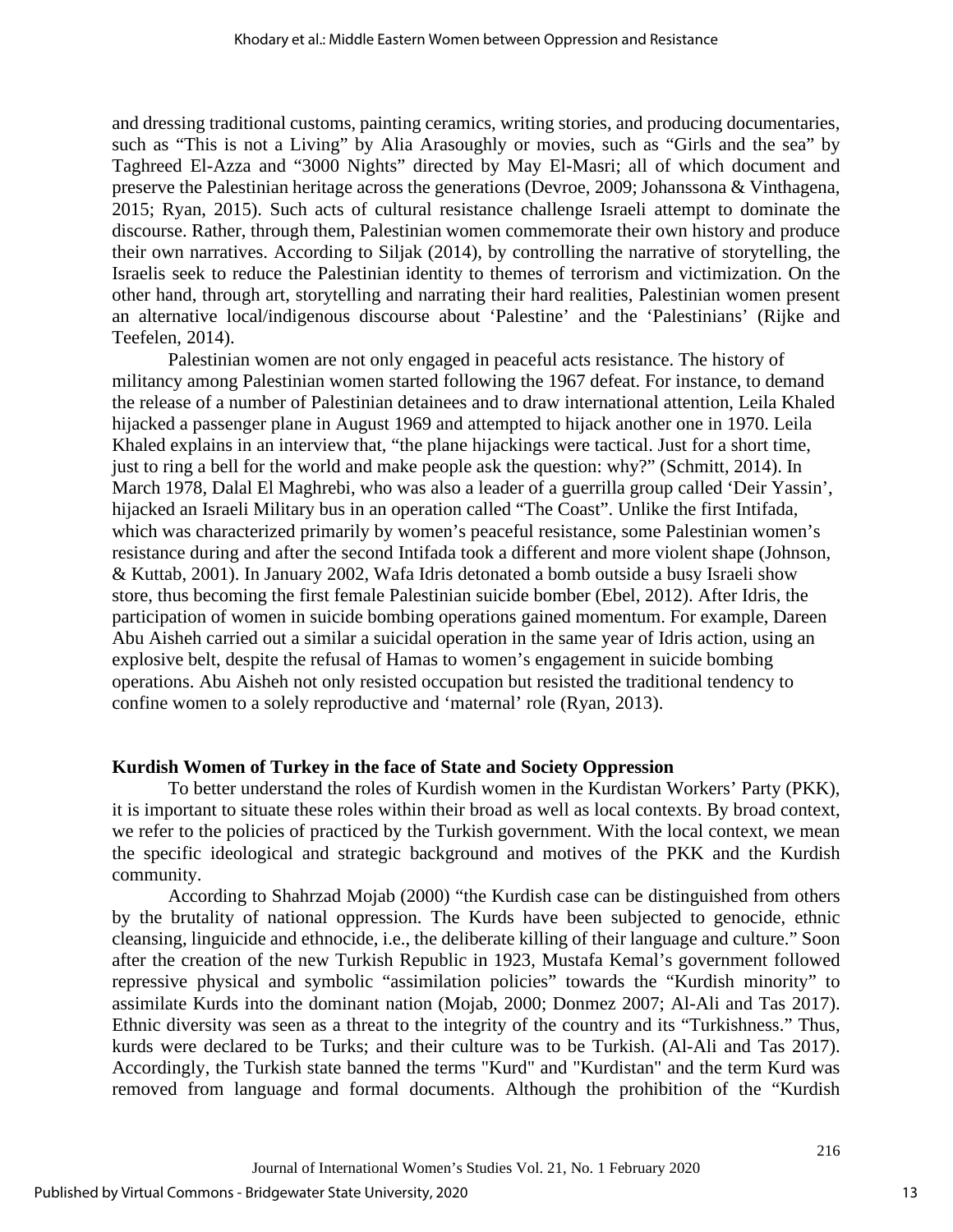language" was not applied until 1983 constitution, speaking Kurdish has been banned in the "southeastern provinces" since 1925 (Mojab, 2000; Donmez 2007; Al-Ali and Tas 2017). For instance, "mountain Turks," was used to replace "Turks" and the "Southeast" was used instead of the "Kurdish region". In the 1990s, the Kurdish activist and Member of Parliament, Leyla Zana, was sentenced to ten years in prison when she spoke Kurdish while taking the parliamentary oath (Al-Ali and Tas 2017). In addition, Kurdish farmers who sold their merchandise in urban marketplaces were also fined for every "Kurdish word" they spoke<sup>[7](#page-14-0)</sup>. Also, constraints were placed on Kurdish costumes and celebrations of traditional holidays; the use of Kurdish language was also banned in media (Donmez, 2007).

In addition, the Turkish state used its educational system (and other institutions) to ensure Kurdish assimilation. This led to further repression of the Kurdish population, in general and the Kurdish women, in particular (Mojab, 2000). According to Westrheim (2008), through the Turkish nationalist educational system, the Kurdish society is being dispossessed of its "native language and, thus, is subordinated". Despite the state's attempts to teach Turkish in rural areas where ethnic Kurds dominate, the state minister for south eastern Turkey, Salih Yildirim, stated that half of the women living in the region still do not speak Turkish (Gökalp 2010). Being unable to speak the dominant language deprives the Kurdish women of Turkey from available opportunities, including education, employment in the formal sector and access to the public sphere (Westrheim 2008). Since language can be perceived as a form of social capital, or as Westrheim (2008) calls it "linguistic capital", many Kurdish women missed out on this vital social capital.

In response to being denied their identity, language and education, Kurdish nationalist feelings have intensified (Çaha, 2011; Al-Ali and Tas, 2017). The Kurdish protests against the government occurred in 1925, 1930 and 1937. Each time, they were violently quashed by the Turkish military, which burned houses and used artillery attacks on villages. Thus, from 1938 to the 1960s, the Kurdish activists were forced towards more underground activism. Against a background of state oppression, the rise of the PKK took place in late 1970s (Çaha 2011). At this time, the PKK called to establish a separate "Marxist-Leninist Kurdish" state in southeastern Turkey where the majority of Turkey's Kurdish people are concentrated (Tezcür 2010). According to Eyrice (2013), "from the beginning, the PKK described Kurdistan as an area under colonial rule, where tribal leaders and a comprador bourgeoisie colluded to help the state exploit the lower classes." Thus, the PKK employed an anti-capitalist, anti-feudal, Marxist-Leninist national liberation discourse to mobilize members of the poor rural Kurdish populations (its peasants, youths and intellectuals). To the Kurds, armed struggle was necessary for the preservation of Kurdish identity, which was based on a "traumatic collective identity" in relation to its enemy. The PKK started a violent insurgence against the Turkish government in 1984. This escalated further when the PKK leader, Abdullah Öcalan, was trapped in Nairobi in early 1999 (Dienel 2010)

To defend their identity against the Kemalist modernization project which marginalized the Kurds, young women engaged in "political and military operations" conducted by the PKK. On the one hand, the ethnic identity of Kurdish women in Turkey was dismantled; on the other hand, their female Turkish counterparts became the major beneficiaries of the Kemalist reforms aimed at improving women's civil and political status in Turkey. This resulted in huge economic and educational gap between Kurdish and non-Kurdish women in Turkey (Yüksel, 2006). According to Bloom (2012), "the common assumption that women are inherently nonviolent

<span id="page-14-0"></span> $<sup>7</sup>$  However, there was no official discrimination against those Kurds who agreed to be assimilated: they could reach</sup> the highest positions in the state apparatus. Those who refused, however, often met with severe repression (Donmez 2007).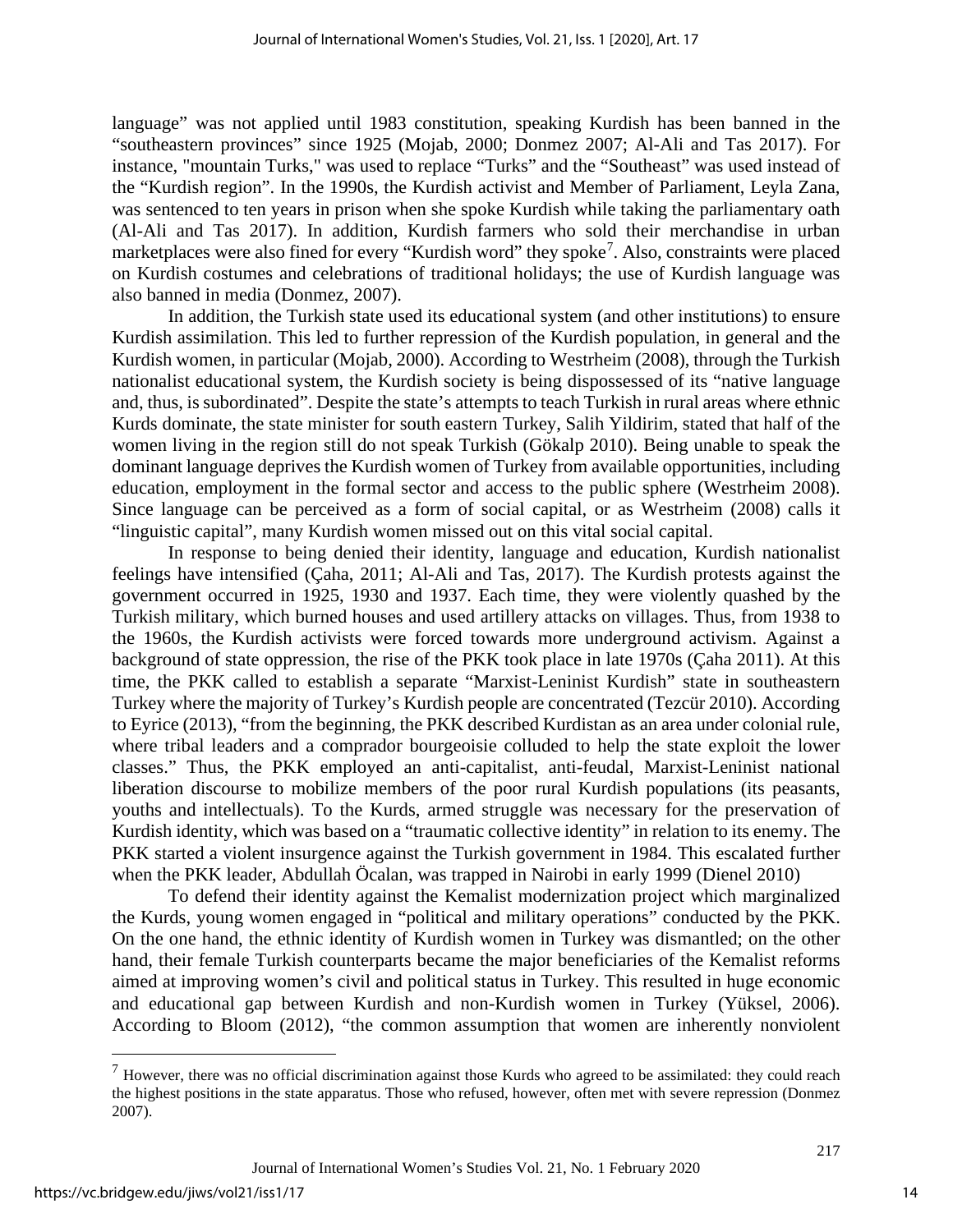remains fixed in people's minds. Even when women are implicated in violence, there is a tendency to assume that they are merely the pawns of men." However, in their interviews with female members of the PKK, Al-Ali and Tas (2017) and Wood and Thoma (2017) find a common agreement that the systematic and continuous repression of the Turkish state to the Kurds contributed to the growth of the PKK and its popularity among Kurdish young men and women. For example, Zeynep, a soldier in the PKK, explained her motivation to join the PKK in terms of nationalism: "I care very much about the interests of the Kurdish nation and for this I fight. I mean I fight not only for Kurdish women but also for Kurdish people. As a Kurdish woman, I perceive as my duty the fight against the ones who deny its existence" (Wood and Thomas, 2017).

Additional factors led to the radicalization and militarization of women's roles in the PKK. In some provinces, f instance Diyarbakir, the displacement process was reinforced over the last decades due to the struggle between PKK and Turkish forces. Morgenstern (2009) claimed that, from the 1980s to the 1990s, Turkish forces occupied large areas of the conventionally Kurdishinhabited lands, utilizing extensive methods to defeat any insurgence movement, including killings, mass arrests, torture and the rape of many women. An estimated 35,000 Kurdish people were killed by Turkish forces at this time (Morgenstern, 2009). By 2016, the number grew to 50,000 deaths and 100,000 missing (Al-Ali and Tas 2017). Turkish forces destroyed and evacuated 2664 villages in southeastern Turkey which led to several internal social and economic problems (Morgenstern, 2009). In analyzing the impact of such practices on women, Al-Ali and Tas (2017) found that young Kurdish women -and men- became "fearless as a result of their experiences during the 1990s, a period of prolonged acute conflict, widespread violence and large-scale displacement." In addition, since many Kurdish women have lost their male breadwinners as a result of being detained, recruited in the PKK, or killed by the Turkish forces, the roles of Kurdish women in their families have been transformed. Kurdish women became the key source of income to their families and played a major role in terms of agricultural production for the 'household economy.' The loss of their lands due to displacement resulted in women's loss of their position as "providers for the household which increased the burdens placed upon them" (Bloom, 2005). This experience contributed to the radicalization of the Kurdish women. It also exacerbated their tendency to think that the only way to protect themselves and preserve their identity is through violence. It also led to the increasing acceptance of the PKK in Kurdish areas among women and local people. For example, in the video directed by Mukan (2014), Salan, a solider in the PKK, states that, "I went to the mountains to get the required education and for training to fight against our enemy." Zelal, another fighter in the PKK, states that "in the southeast region, the resistance has never stopped because of the massacres and displacement and the pain that was caused to our people, thus, we grow up for the resistance to protect our identity and to bring peace to our people" (Çaha, 2011). The video reflects the experience of Kurdish women living in conflict zones. It also shows how the discourse of "us versus them" has increased among the women leading them to want to join the PKK.

The increasing recruitment of Kurdish women in the PKK is grounded in three main factors: the PKK's pursuit for democracy and women's rights; the Kurdish women's search for gender equality; and the PKK's attempt to improve its strategic capabilities. On the one hand, Kurdish leader, Abdullah Öcalan asserted that women's enslavement is the main factor that prevents social freedom. He supported women's emancipation and gender equality as the only way to achieve democratic change. According to Öcalan, "the freedom of a nation depends on the freedom of its woman" (Düzgün, 2016). Hence, since the establishment of the PKK, women have been recruited within the "Marxist-Leninist rhetoric" as well as the rhetoric of ethnic nationalism.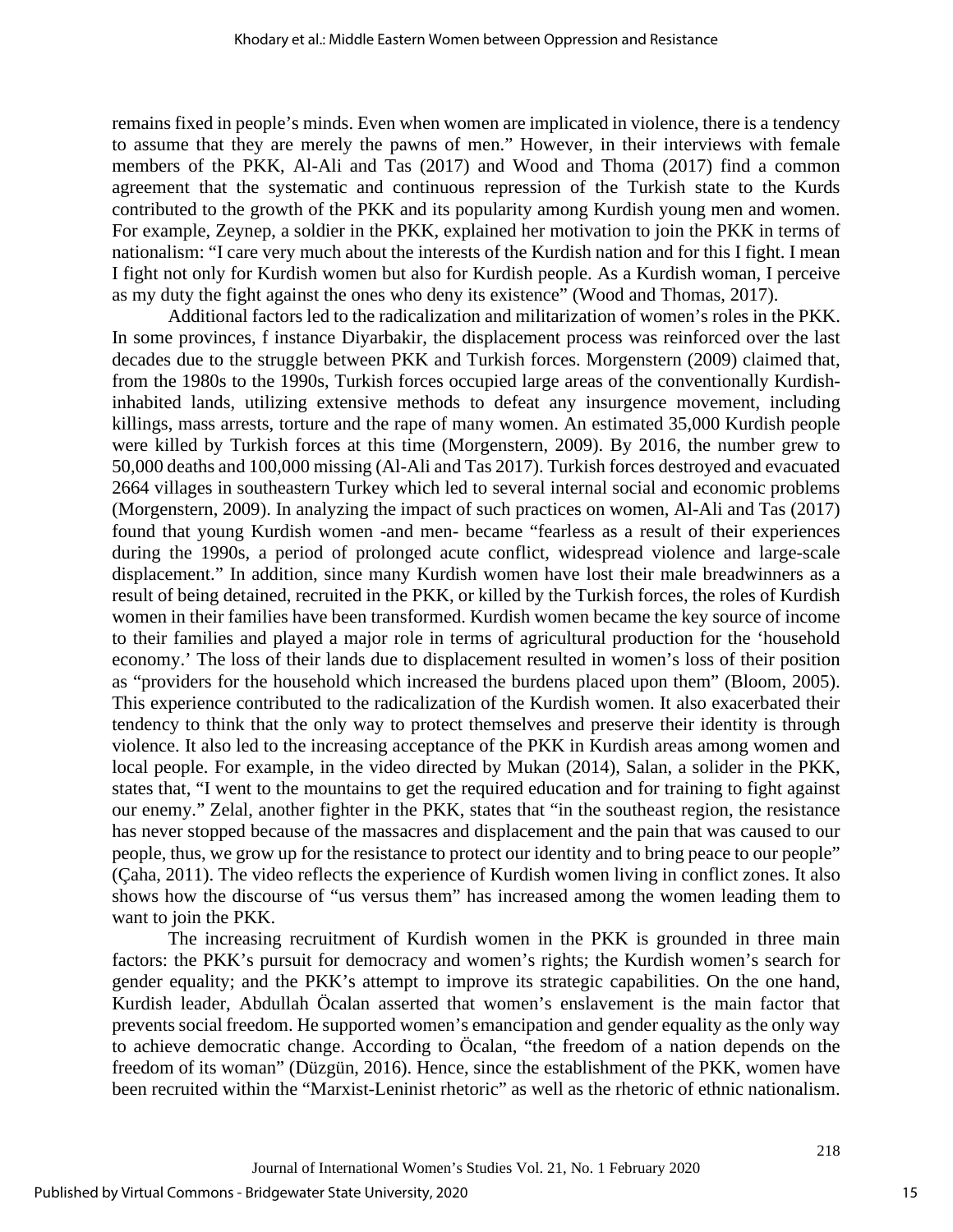Öcalan suggested that "women's organizations create separate branches to promote rights and equality within the wider movement and society. Öcalan created these branches within society, political parties and guerrilla movements" (Gonzalez-Perez 2008).

On the other hand, Gonzalez-Perez (2008) argues that the "traditional feudal values" which are dominant in the Kurdish society reinforce the male-dominant values which made woman powerless. Thus, Kurdish males occupy more superior positions within the family and society while women are responsible of doing all of the domestic work and bringing up children, even when they succeed in gaining employment outside the household. Therefore, women's enrollment in the PKK can be seen as a way to avoid family subjugation and gain more 'gender equality' within the PKK, which seemed to embrace more democratic values. In their interviews with female members in the PKK, Al-Ali and Tas (2017) found that young women do not only perceive the PKK as a political movement, but also as a means for their emancipation and for achieving more egalitarian gender relations. According to Bouta, Frerks and Bannon (2004), traditional relations between women and men tend to change in conflict times and military towards more equal gender relations compared to outside the military or pre-conflict. As one of the female fighters of the PKK put it, "I am now a free woman, brave and able to defend myself and my people. I fight for the enslaved woman, help their liberation from oppression" (Smits and Gündüz-Hoşgör, 2010). According to Yüksel (2006), these women struggle for both their women's rights and their identity. It is, therefore, necessary to recognize the common ground between Kurdish women's fight for their feminine and national identities. For Kurdish women, the "oppressed nation" and the "oppressed gender" are both correlated and are viewed as equal to each other. The conjunction of these two types of oppression constitutes the Kurdish feminist identity (Yüksel, 2006).

Since the establishment of the PKK, it purposefully recruited Kurdish women in order to improve its strategic capabilities (Cragin and Daly, 2009). In an interview conducted with the expert, Mohamed Gomaa', he explained that "the PKK highly depends on women in suicide bombing missions due to that fact that women are less suspicious and they are less visible to inspection by security than men." According to Bloom (2005), "on 30 June 1996, the first women suicide bomber associated with the PKK in Turkey killed six soldiers and wounded an additional thirty through a suicide bombing belt strapped to her stomach and built in such a way to suggest that she was pregnant." As a result, eleven of the fifteen suicide bombings of the PKK between 1996 and 1999 were conducted by women (Sutten, 2009). In 2004, the PKK had around 5,000 fighters with 1,100 women functioning as suicide bombers. If this shows anything, it shows the high degree the PKK relied on women as "suicide bombers" (Bloom, 2005). Most importantly, the high prevalence of women within the PKK militaries contests the traditional image of militant acts as profoundly male dominated while women, when present, are merely victims.

In the PKK, Kurdish women did not only play important roles as logisticians, guerrilla fighters and suicide bombers, they also participated heavily in the leadership and decision-making. In the initial days of their struggle, Kurdish women in the PKK functioned mainly in cleaning the camps, cooking and transmitting communication. However, with the intensification of the Kurdish insurgence in the 1980s, the roles of Kurdish women in the PKK quickly moved into more strategic roles (Gonzalez-Perez, 2008). For instance, in the late 1990s, two of the PKK supporters in the Kurdish Diaspora, Hanan Ahmed Osman and Zehra Saygili, fundraised and facilitated the transfer of money to the PKK, as a part of the 'Kurdish Cultural Association in Montreal' (Ibid). In addition, with time, Kurdish women increasingly participated as leaders and decision-makers in the PKK. The PKK established a quota of 40 percent for women in the leadership council (Gökalp, 2010). The Kurdish women also played the role of "strategic visionaries". Strategic visionaries are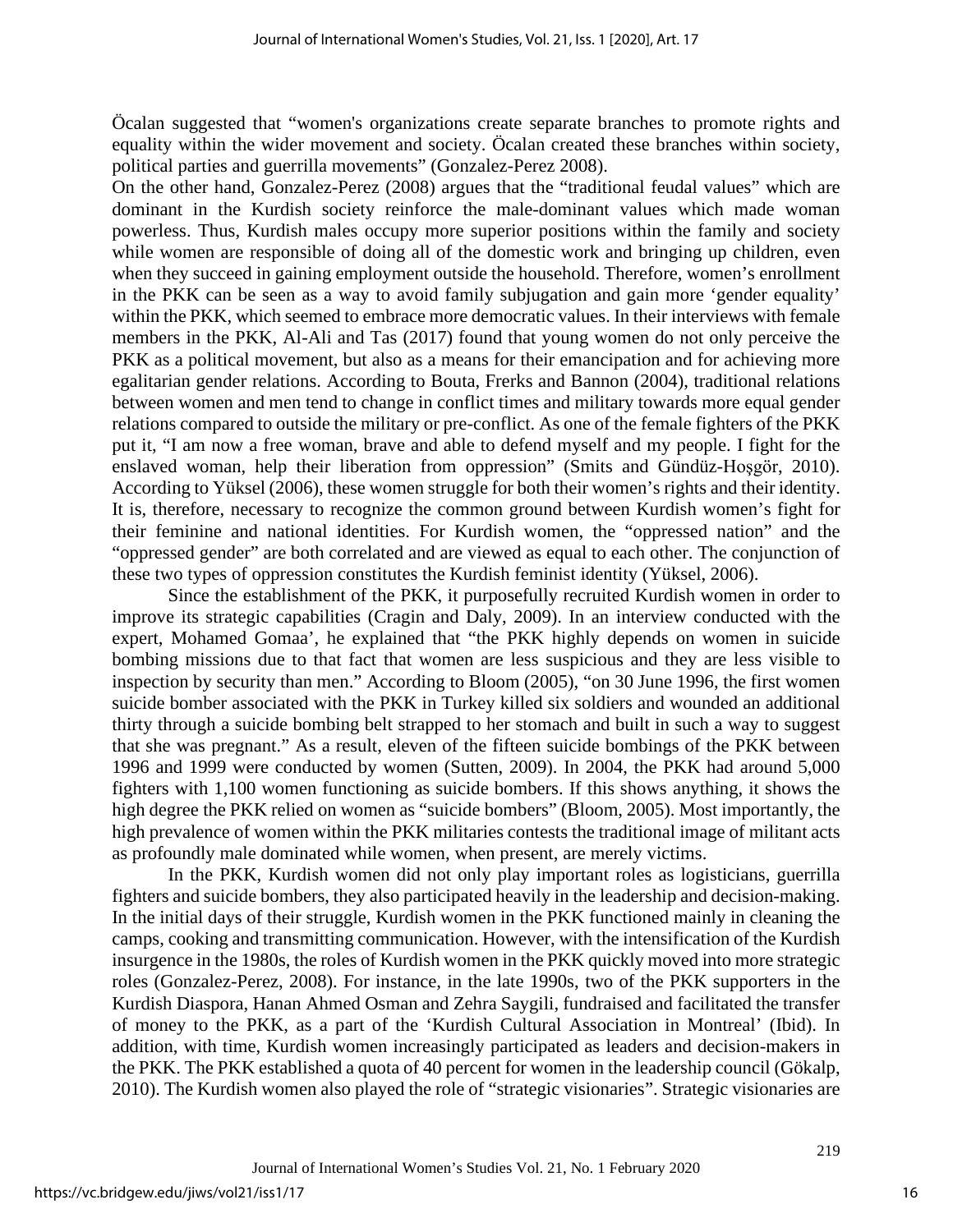individuals or senior leaders within a terrorist group who prepare strategies and publish pamphlets and other documents that outline the PKK's worldview and direction (Cragin and Daly 2009).

According to Cragin and Daly (2009), Kesire Yildirim was a founding member of the PKK and wife of its leader. She became a believer in both the Kurdish nationalist movement and an adherent to the Marxist–Leninist ideology. Hence, as the primary and only female member of the PKK's dominant committee in 1978, Kesire Yildirim is recognized by most for inserting feminist ideals into the PKK's strategic direction. Under her leadership, the PKK became a group that struggled to offer better chances for Kurdish rural females in Turkey (Cragin and Daly 2009). In 1999, for the first time, three Kurdish women were chosen as local mayors. This number increased in 2004 by 14 women mayors (Yüksel, 2006). In the 2007 elections, 8 out of 21 Kurdish members of the national Parliament being females. The Kurdish women's representation was 38 percent compared to only 9 percent women's representation in the parliament of the ruling Justice and Development Party (AKP). The percentage of Kurdish women's representation increased by the 2015 elections reaching 40 percent compared to only 16 percent women's representation in the AKP (Erel and Acik, 2019). This reflects some signs of change in Turkey's patriarchal culture towards, arguably, more 'gender equality.' Such signs are the product of a long political struggle of the Kurdish women's movement, which has continuously challenged men's political leadership in the PKK (Al-Ali and Tas, 2017).

#### **Concluding Remarks**

The portrayal of Middle Eastern women as either victims or heroines confines our understanding of the real life for these women (Bibars, 2001; Al-Ali and Pratt, 2006). The reality is, of course, much more complex. Delimiting the experience of Middle Eastern women to the victimization discourse or the stereotyped roles of women depicts an incomplete and inaccurate picture of the roles women play in reality and de-contextualizes their experience. The oppression inflicted upon Iraqi, Palestinian and Kurdish women does not only victimize them, it also spurs their resistance. In this sense, victimization and resistance resemble two sides of the same coin. Allowing them to complete rather than compete enables us to piece together a more layered and nuanced portrait of women's realities. Considering both discourses simultaneously reveals the consequences of the oppression women endure and the true scope of their responses. According to Sedghi (1994), there is a multiplicity of Third World women responses. Such responses are specific to time and place and demonstrate an ongoing struggle against the domination and oppression exercised upon them not only by gender, but also by class, race and state.

These responses are shaped by external and internal factors –including gender relationswhich restrain women and/or open windows of opportunities to them. Iraqi women suffer because of the staggering amount of violence around them and the failure the state to provide security, services and adequate humanitarian assistance and lack of political will to combat the violence and improve their overall conditions. However, while Iraqi women, for example, were able to take advantage of the window of opportunity opened in front of them after the fall of the Ba'th regime due national and international circumstances, others were not. As O'Connell (2011) states, "a new post-conflict political settlement, constitution and political regime, may provide opportunities to enshrine the principles and promote the practices of gender equality and women's rights and empowerment in social, economic and political arena." As a result, more than Palestinian and Kurdish women, Iraqi activists in 'post' invasion Iraq, managed to take advantage of writing a new constitution and the international support for women's rights to establish a quota for women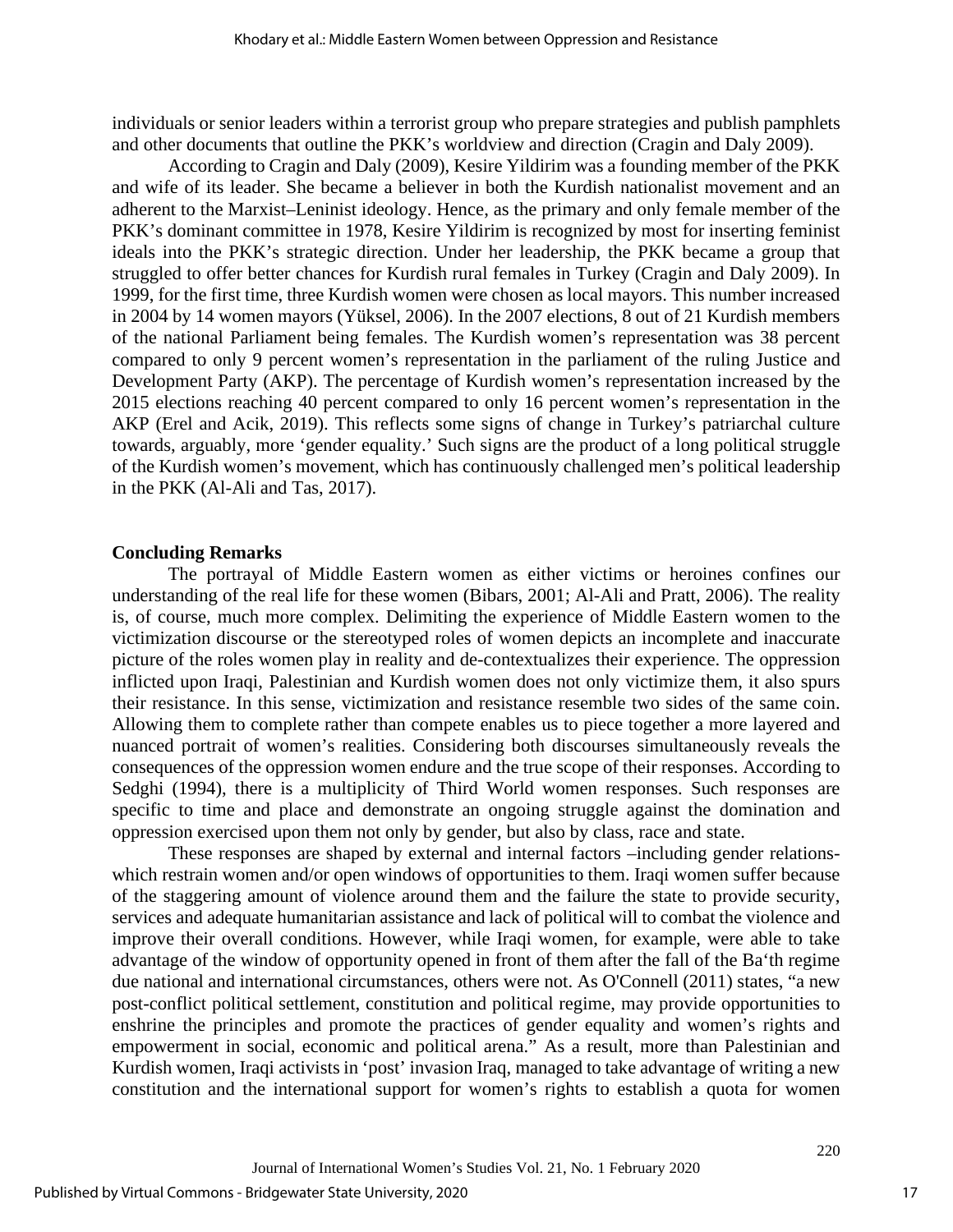(Efrati, 2012). As emphasized by Cynthia Enloe (2010), in their struggle for quota, Iraqi activists drew on the pressure by many international women and human rights' organizations to introduce gender quotas and increase women's political representation during the 1990s and the early 2000s. In addition, they managed to take advantage of the newly acquired rights and freedoms, such as the freedom of association as well as the support and fund made available by the United States agencies, such as United States Institute for Peace, the National Endowment for Democracy and the Research Triangle Institute and 'Women's Democracy Initiative' (Al-Ali and Pratt, 2008). This is not to suggest that these Iraqi organizations are affiliated to the U.S (Ibid). Rather, it is to observe that the Iraqi women organizations and activists do not operate in a context characterized majorly by international opposition and lack of support, such as Palestinian and Kurdish women. As a result, the Iraqi women engaged in what Dudouet (2015) classifies as conventional actions (including party politics, advocacy, dialogue and negotiations and litigation) more than contentious armed or unarmed actions taking advantage of the national and international windows of opportunity.

Palestinian women, by contrast, lack international support. In her interviews with Palestinian women, Shalhoub-Kevorkian (2010) finds a constant use of phrases such as, "No one sees us or hear us," and "we are not considered human beings". In this sense, the Palestinian women's resistance operates within a context dominated by 'politics of invisibility', which deliberately attempts to make the Palestinian cause and the Palestinians' suffering invisible. Yet, in response to the Israeli use of 'invisibility' as a deliberate strategy to isolate the Palestinians, Palestinian women express their resilience through Sumud and strategies of cultural resistance. Their response is marked by uniqueness or being 'non-conventional' in Dudouet's terms in a way that matches the exceptionality of their experience and the oppression they endure.

In sum, the responses of Iraqi, Palestinian and Kurdish women (and of Middle Eastern women at large), can be best seen in the form of a continuum of responses characterized by multiplicity, dynamism and interaction. When met with severe oppression or colonial and imperial domination, Iraqi, Palestinian and Kurdish women at different points of times resorted also to nonpeaceful resistance. Iraqi women have once resorted to non-peaceful means of resistance against the British colonization and the Yazidi women continue to lift up arms against ISIS to liberate their lands and defend their countries. Palestinian women, on the other hand, engage in militant actions to express their resistance to the oppressive institutions of occupation and their policies of violence against their 'body, home and homeland.' Indeed, the continuum of responses manifests itself most clearly in the Palestinian case where women use both Sumud and cultural resistance on and forth along with violent resistance. At last, the Kurdish women resisted the oppression and the repressive and violent policies of the Turkish state by becoming active fighters and holding leadership positions in the PKK.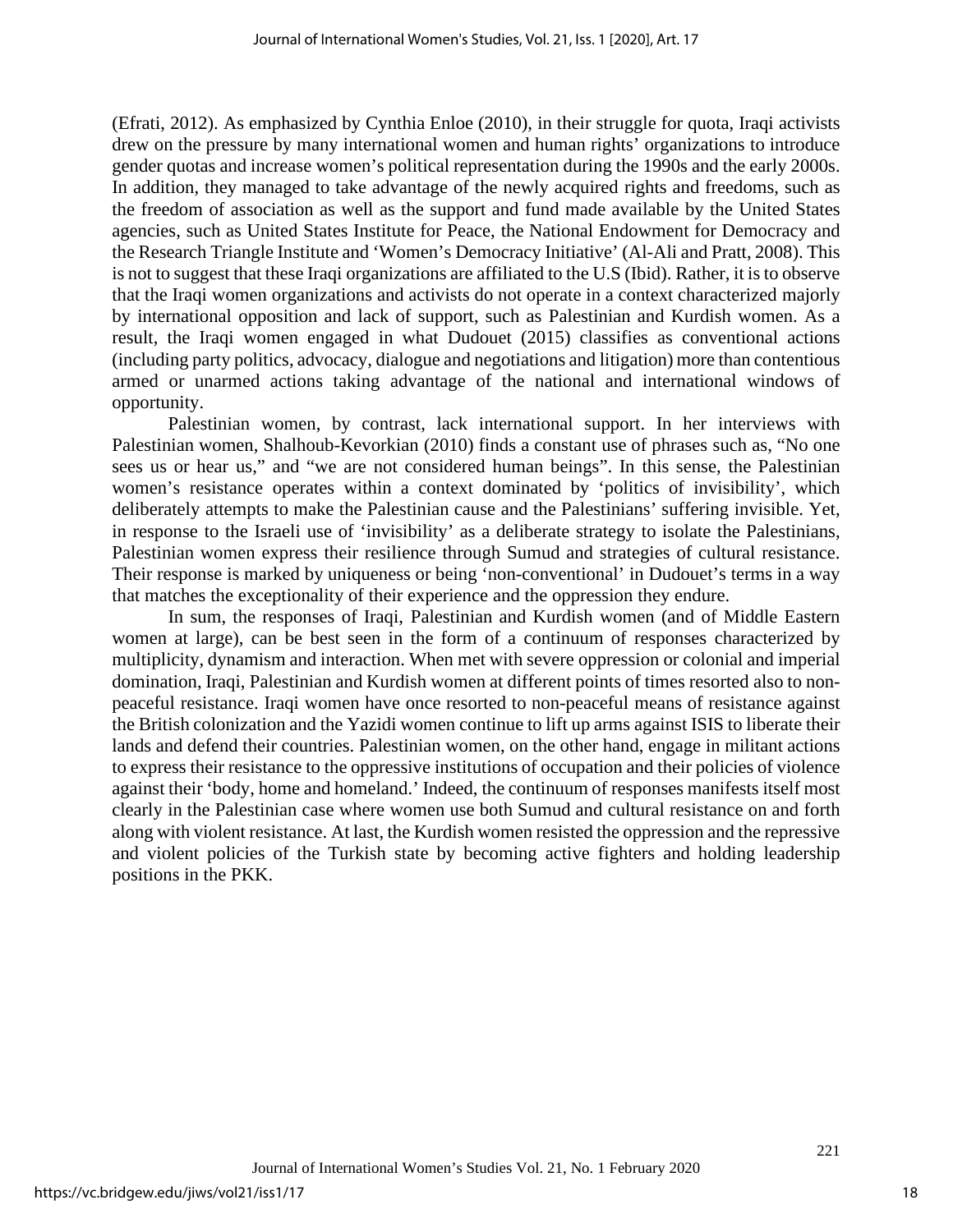#### **References**

- Abunimah, A. (2014). Israeli lawmaker's call for genocide of Palestinians gets thousands of Facebook likes.*Electronic Intifada*,*7*.
- Afshar, H. (Ed.). (2016). *Women in the Middle East: perceptions, realities and struggles for liberation*. Springer.
- Al-Dameer Prisoner Support and Human Rights Association. (2016). *Occupied lives: imprisonment of Palestinian women and girls.*
- Al-Ali, N. & Pratt, N. (2006). Researching Women in Post-Invasion Iraq: Negotiating 'Truth' and Deconstructing Dominant Discourses.*Bulletin of the Royal Institute for Inter-Faith Studies*,*8*(1-2), 193-214.
- Al-Ali, N. & Pratt, N. (2008). Women's Organizing and the Conflict in Iraq since 2003.*Feminist Review*,*88* (1), 74-85.
- Al-Ali,N. & Pratt,N. (2009). *Women and war in the Middle East: Transnational perspectives.* London: Zed Books.
- Al-Ali, N., & Tas, L. (2017). "War Is like a Blanket" Feminist Convergences in Kurdish and Turkish Women's Rights Activism for Peace.*Journal of Middle East Women's Studies*,*13*(3), 354-375.
- Amnesty International (2005) 'Conflict, occupation and patriarchy: Women carry the burden', 31 March 2005. http://web.amnesty.org/library/index/ engmde150162005.
- Babiker, F. (1999), 'The Gender Impact of War, Environmental Disruption and Displacement in Sudan', in M. Suliman (ed), Ecology, Politics & Violent Conflict, London: Zed Books
- Bibars, I. M. (2001). Victims and *Heroines: Women, Welfare and the Egyptian State,* London: Zed.
- Bloom, M. (2005). *Dying to kill: the allure of suicide terror* (5-80). New York: Columbia University Press.
- Bloom, M. (2012). *Bombshell: women and terrorism*. University of Pennsylvania Press.
- Bouta, T., Frerks, G., & Bannon, I. (2004). *Gender, conflict, and development*. The World Bank.
- Cabrera-Balleza, M. et al. (2014), Security Council Resolution 1325: Civil Society Monitoring Report 2014, Global Network of Women Peacebuilders.
- Çaha, O. (2011). The Kurdish Women's Movement: A Third-Wave Feminism within the Turkish Context. *Turkish Studies, 12*(3), 435-449.
- Cockburn, C. (2002). Women's organization in the rebuilding of Bosnia-Herzegovina. In Cockburn, C., & Zarkov, D. (Eds). *The postwar moment: Militaries, masculinities and international peacekeeping: Bosnia and the Netherlands*. London: Lawrence & Wishart.
- Cragin, R. K., & Daly, S. A. (2009). *Women as terrorists' mothers, recruiters, and martyrs*. Santa Barbara, CA: Praeger Security International.
- Dalacoura, K. (2019). Women and gender in the Middle East and North Africa: mapping the field and addressing policy dilemmas at the post-2011 juncture. MENARA Final Reports
- Dana, K., & Walker, H. (2015). Invisible disasters: the effects of Israeli occupation on Palestinian gender roles. *Contemporary Arab Affairs*, *8*(4), 488-504.
- Davis, L. (2016). Iraqi Women Confronting ISIL: Protecting Women's Rights in the Context of Conflict. *Sw. J. Int'l L.*, *22*, 27.
- Devroe, S. R. (2009). Here, it's not about conflict resolution- we can only resist': Palestinian Women's Activism in Conflict Resolution and Non-Violent Resistance. In N. Al-ali & N. Pratt (Eds.), *Women & War in the Middle East* (pp. 158-190). Zed Books.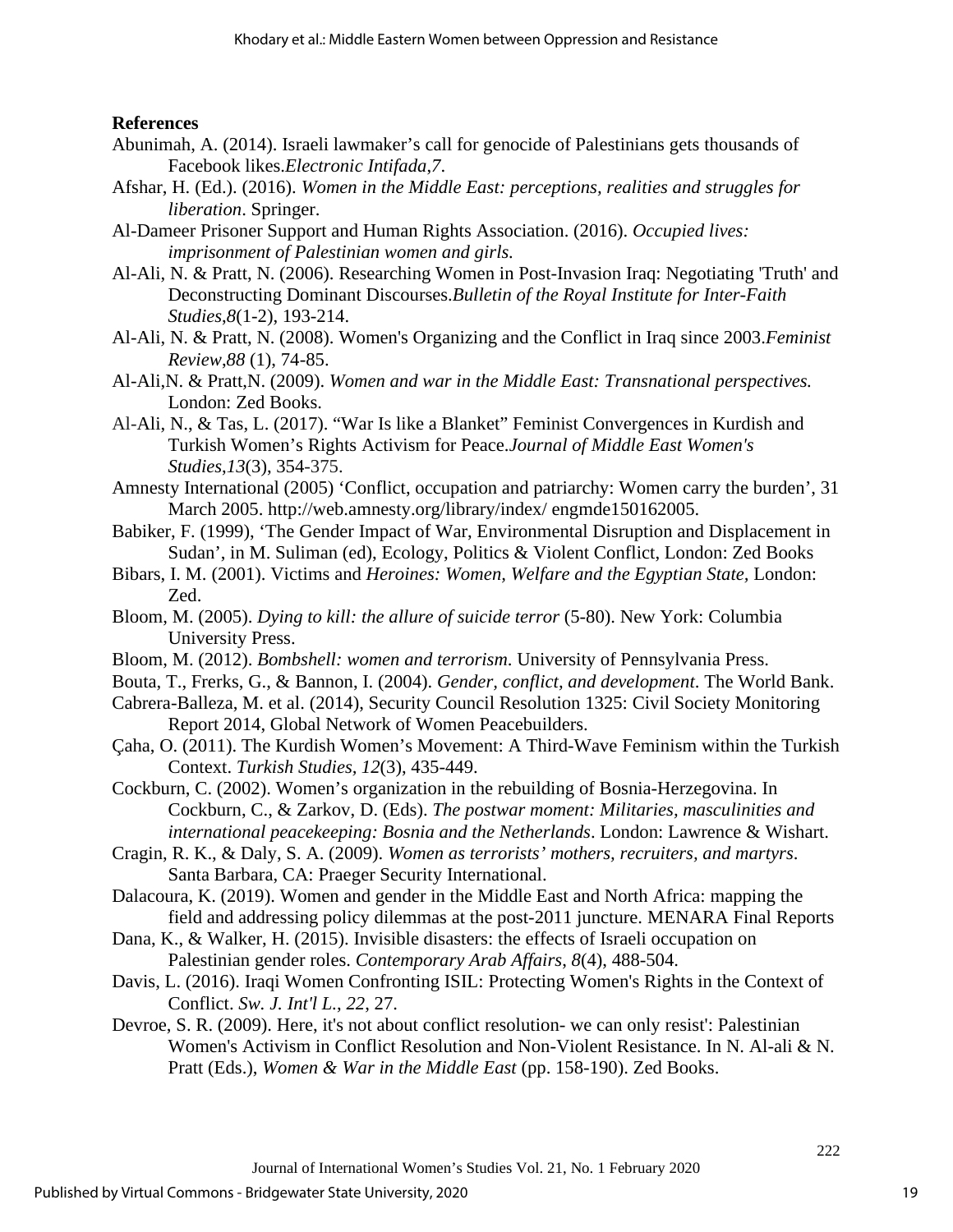- DiAngelo, O., Sensoy, R. (2012). Is Everyone Really Equal? An Introduction to Key Concepts in Social Justice Education. New York, NY: Teachers College Press.
- Dienel, H. (2010). *Terrorism and the Internet: threats, target groups, deradicalisation strategies*. Amsterdam: IOS Press.
- Donmez, R. O. (2007). Nationalism in Turkey: Political Violence and Identity. *Ethnopolitics, 6*(1), 43-65.
- Dudouet, V. (2013). Dynamics and factors of transition from armed struggle to nonviolent resistance. *Journal of Peace Research*, *50*(3), 401-413.
- Dudouet, V. (Ed.). (2015). *Civil Resistance and Conflict Transformation: Transitions from armed to nonviolent struggle*. London: Routledge
- Düzgün, M. (2016). Jineology: The Kurdish Women's Movement. *Journal of Middle East Women's Studies*, *12*(2), 284-287.
- Ebel, M. E. (2012). *My Body is a Barrel of Gunpowder: Palestinian Women's Suicide Bombing in the Second Intifada* (Doctoral dissertation, Bachelor's Thesis], Pittsburg, Carnegie Mellon University).
- Efrati, N. (2012) WOMEN, Representation and Democracy in Post-Saddam Iraq 2003–10, *Representation*, *48* (3), 253-265.
- Enloe, C. 2010. *Nimo's War, Emma's War: Making Feminist Sense of the Iraq War*. Berkeley, CA: University of California Press.
- Erel, U., & Acik, N. (2019). Enacting intersectional multilayered citizenship: Kurdish women's politics. *Gender, Place & Culture*, 1-23.
- ESCWA (2019). The Social and Economic Situation of Palestinian Women and Girls. The United Nations, The Economic and Social Commission for Western Asia.
- Eyrice, I. U. (2013). *Roots and causes that created the PKK terrorist organization*. NAVAL POSTGRADUATE SCHOOL MONTEREY CA.
- Foucault, M., & Gordon, C. (1980). *Power/knowledge: Selected interviews and other writings, 1972-1977*. New York: Pantheon Books.
- George-Williams, D.O. 2005. Changing Gender Roles in Conflict and Post-Conflict Situations in Africa. In: Rodríguez, D. & Natukunda-Togboa, E. (eds) Gender and Peace Building in Africa. New York: University of Peace (59-72).
- Ghazalah, M. A. (2007). *Israeli army forces women to strip at Bethlehem checkpoint. If Americans Knew*.
- Gonzalez-Perez, M. (2008). *Women and terrorism: female activity in domestic and international terror groups* (60-79). Routledge.
- Gökalp, D. (2010). A gendered analysis of violence, justice and citizenship: Kurdish women facing war and displacement in Turkey. *Women's Studies International Forum, 33*(6), 561-569.
- Hoodfar, H. (1999). *The women's movement in Iran: women at the crossroads of secularization and Islamization* (Vol. 1). Grebels, France: Women living under muslim laws.
- Hudson, H. (2006). 'Human Security and Peacebuilding Through a Gender Lens', DIIS Working Paper no. 2006/ 37, Danish Institute for International Studies, Copenhagen, p.12.
- Ibhais, H., Itani, M., & Salahat, S. (2010). *The Suffering of the Palestinian Woman under the Israeli Occupation.* Beirut, Lebanon: Al-Zaytouna Centre for Studies & Consultations. ICRC (2018), Iraqi Women, The International Committee of the Red Cross.
- Ihmoud, S. (2015). Mohammed Abu-Khdeir and the Politics of Racial Terror in Occupied Jerusalem. *Borderlands*, *14*(1), 1-28.
	- Journal of International Women's Studies Vol. 21, No. 1 February 2020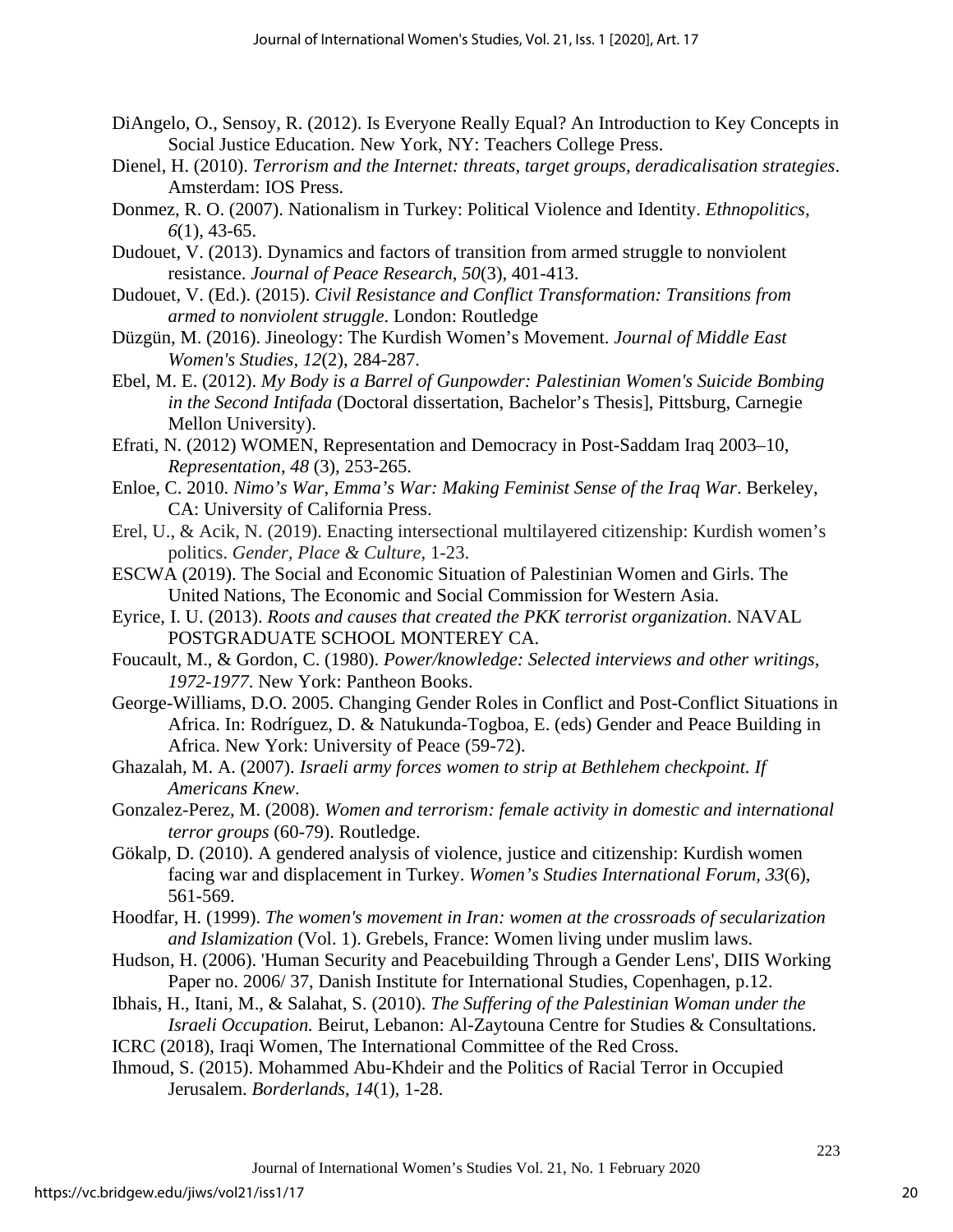- Ismael, J. S. (2014). Iraqi women in conditions of war and occupation. *Arab Studies Quarterly*, *36*(3), 260-267.
- Jad, I. (1990). From Saloon Ladies to Popular Committees, in Jamal Nassar and Roger Heacock (ed.) Intifada: Palestine at the Crossroads, New York: Prager Publishers.
- Jaffer, M. (2011, March). Interview: Palestinian women prisoners shackled during childbirth.
- Johanssona, A., & Vinthagen, S. (2015). Dimensions of everyday resistance: the Palestinian Sumūd. *Journal of Political Power*, 1-31.
- Johnson, P., & Kuttab, E. (2001). Where Have All the Women (and Men) Gone? Reflections on Gender and the Second Palestinian Intifada. *Feminist Review*, *69*, 21-43.
- Kashti, O. (2014, July 22). Israeli Professor's 'Rape as Terror Deterrent' Statement Draws Ire. *Haaretz*.
- Khalili, L. (2010). The new (and old) classics of counterinsurgency. *Middle East Report*, (255).
- Khodary, Y. M. (2016). Women and Peace-Building in Iraq. *Peace Review*, *28*(4), 499-507.
- Kudakwashe, N. A., & Richard, B. (2015). Causes of Armed Conflicts and Their Effects on Women. *International Journal of Research in Humanities and Social Studies*, *2*(4),77-85.
- Lasky (2006), Iraqi Women under Saddam. *Alternatives International*.
- Mazurana, D. (2013). *Gender, Conflict and Peace*. World Peace Foundation.
- Mojab, S. (2000). Vengeance and violence: Kurdish women recount the war. *Canadian Woman Studies*, *19* (4).
- Morgenstern, H. (2009). *Suicide terror: understanding and confronting the threat* (225-253). Hoboken: Wiley.
- Mukan, M. (2014, November 22). Inside PKK Guerrilla Women Fighting ISIS.
- Na'amnih, W. et al. (2010), "Trends in the Gap in Life Expectancy between Arabs and Jews in Israel between 1975 and 2004", in International Journal of Epidemiology, Vol. 39, No. 5 (October).
- NGO's Coalition of CEDAW Shadow Report (2014), Iraqi Women in Armed Conflict and post conflict Situation Shadow Report. CEDAW committee. 57th Session.
- OCHA (2017). 2018 Humanitarian Needs Overview Occupied Palestinian Territory. East Jerusalem United Nations Office for the Coordination of Humanitarian Affairs.
- O'Connell, H. 2011. What are the Opportunities to Promote Gender Equity and Equality in Conflict-affected and Fragile States? Insights from a Review of Evidence, *Gender and Development*, *19* (3), pp. 455-466.
- Rijke, A., & Van Teeffelen, T. (2014). To exist is to resist: Sumud, heroism, and the everyday. *Jerusalem Quarterly*, *59*, 86-99.
- Ryan, C. (2013). *Bodies, power, resistance: Palestinian women's subjectivity and resistance in the occupied territories* (Doctoral dissertation, University of Limerick, Limerick, Ireland).
- Ryan, C. (2015). Everyday Resilience as Resistance: Palestinian Women Practicing Sumud. *International Political Sociology*, *9*, 299–315.
- Salbi, Z. (2013). Why women are less free 10 years after the invasion of Iraq, CNN.
- Schmitt, P. (2014). Interview with Leila Khaled: 'BDS is effective, but it doesn't liberate land'. *972 Magazine*. May 17, 2014. Available at: https://www.972mag.com/interview-withleila-khaled-bds-is-effective-but-it-doesnt-liberate-land/.
- Sedghi, Hamideh (1994) 'Third World Feminist Perspectives on World Politics', in Peter R. Beckman and Francine d'Amico (eds), Women,Gender and World Politics. Perspectives, Policies, and Prospects, Westport, CT: Bergin & Garvey.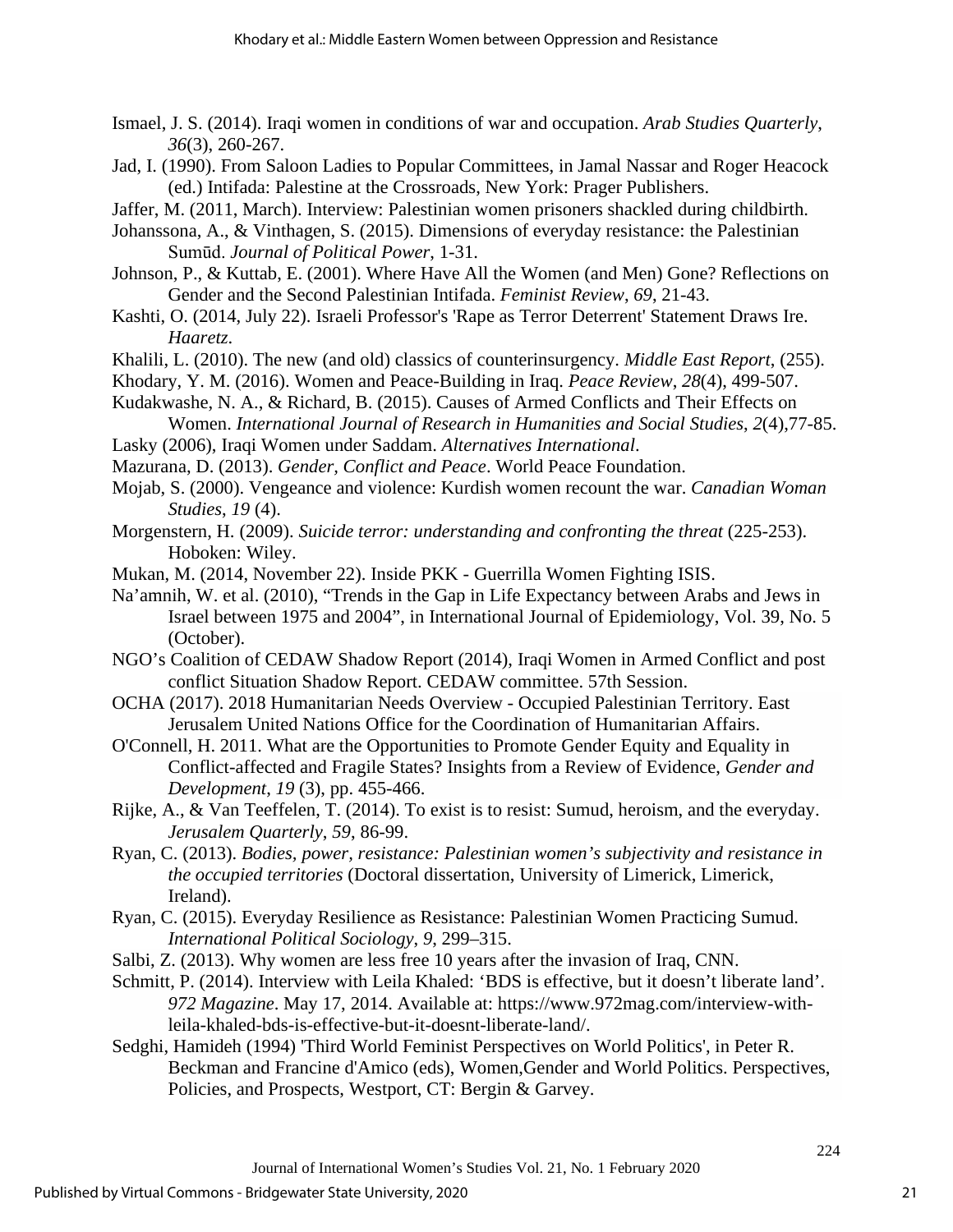- Sharoni, S. (2001). Victims, perpetrators or actors? Gender, armed conflict and political violence. In C.O. Moser & F.C. Clark (Eds.), *Rethinking women's struggles in Israel-Palestine and the North of Ireland* (pp.85-99). London: Zed Books.
- Shalhoub-Kevorkian,N. (2010). Palestinian women and the politics of invisibility: Towards a feminist methodology.*Peace Prints: South Asian Journal of Peacebuilding*,*3*(1), 1-21.
- Shalhoub-Kevorkian,N. & Braithwaite, J. (2010). Victimology between the local and the global.*International Review of Victimology*,*17*(1), 1-8.
- Shalhoub-Kevorkian,N., Ihmoud, S. & Nashif, S. (2014). Sexual Violence, Women's Bodies, and Israeli Settler Colonialism.*Jadaliyya.* 17 November 2014.
- Sharoni,S. (2001). *Rethinking women's struggles in Israel-Palestine and the North of Ireland* Victims, perpetrators or actors? In C.O. Moser & F.C. Clark (Eds.), Gender, armed conflict and political violence. London: Zed Books. pp.85-99
- Sika, N., & Khodary, Y. (2012). One step forward, two steps back? Egyptian women within the confines of authoritarianism.*Journal of International Women's Studies*,*13*(5), 91-100.
- Siljak,S. (2014). *Combat Cinema: Women's Films in Palestine* (Doctoral dissertation, Roskilde University, Roskilde, Denmark).
- Smits, J., & Gündüz-Hoşgör, A. (2010). Linguistic capital: Language as a socio-economic resource among Kurdish and Arabic women in Turkey. *Ethnic and Racial Studies, 26*(5), 829-853.
- Sutten, M. L. (2009). The Rising Importance of Women in Terrorism and the Need to Reform Counterterrorism Strategy.
- Tezcür, G. M. (2010). When democratization radicalizes: The Kurdish nationalist movement in Turkey. *Journal of Peace Research, 47*(6), 775-789.
- Tharoor, I. (2016), "Middle East Chaos Leads to Drop in Life Expectancy in Some Arab Countries, Study Says", in The Washington Post, 26 August.
- The Arab Women Pioneers Network (2012), Profiles of Pioneering Iraqi Women in our Contemporary History. AWPN.
- The Non-Governmental Women Coalition for the Implementation of CEDAW in the Occupied State of Palestine (2017). Report on the status of women and girls in the State of Palestine.
- Tripp, C. (2013). The power and the people: Paths of resistance in the Middle East. Cambridge University Press.
- UN Security Council. (2000). "Resolution 1325 on Women, Peace and Security**"** (31 October 2000), available from: http://daccess-dds-

ny.un.org/doc/UNDOC/GEN/N00/720/18/PDF/N0072018.pdf?OpenElement.

- Vinthagen, S., & Johansson, A. (2013). 'Everyday resistance': Exploration of a concept and its theories. *Resistance Studies Magazine*,*1*(1), 1-46.
- Von Sponeck, H. C. (2005). Iraq: Burden of UN Sanctions. *Economic and Political Weekly*, 4902-4905.
- Westrheim, K. (2008). Education in a Political Context A study of knowledge processes and learning sites in the PKK. *BORA*.
- Women's Centre for Legal Aid and Counselling (WCLAC) (2010). *Life Behind the Wall. Voices of Women from the Seam Zone*.
- Wood, R. M., & Thomas, J. L. (2017). Women on the frontline. *Journal of Peace Research, 54*(1), 31-46. doi:10.1177/0022343316675025
- World Food Programme (WFP) (2017). State of Palestine Country Strategic Plan (2018–2022).